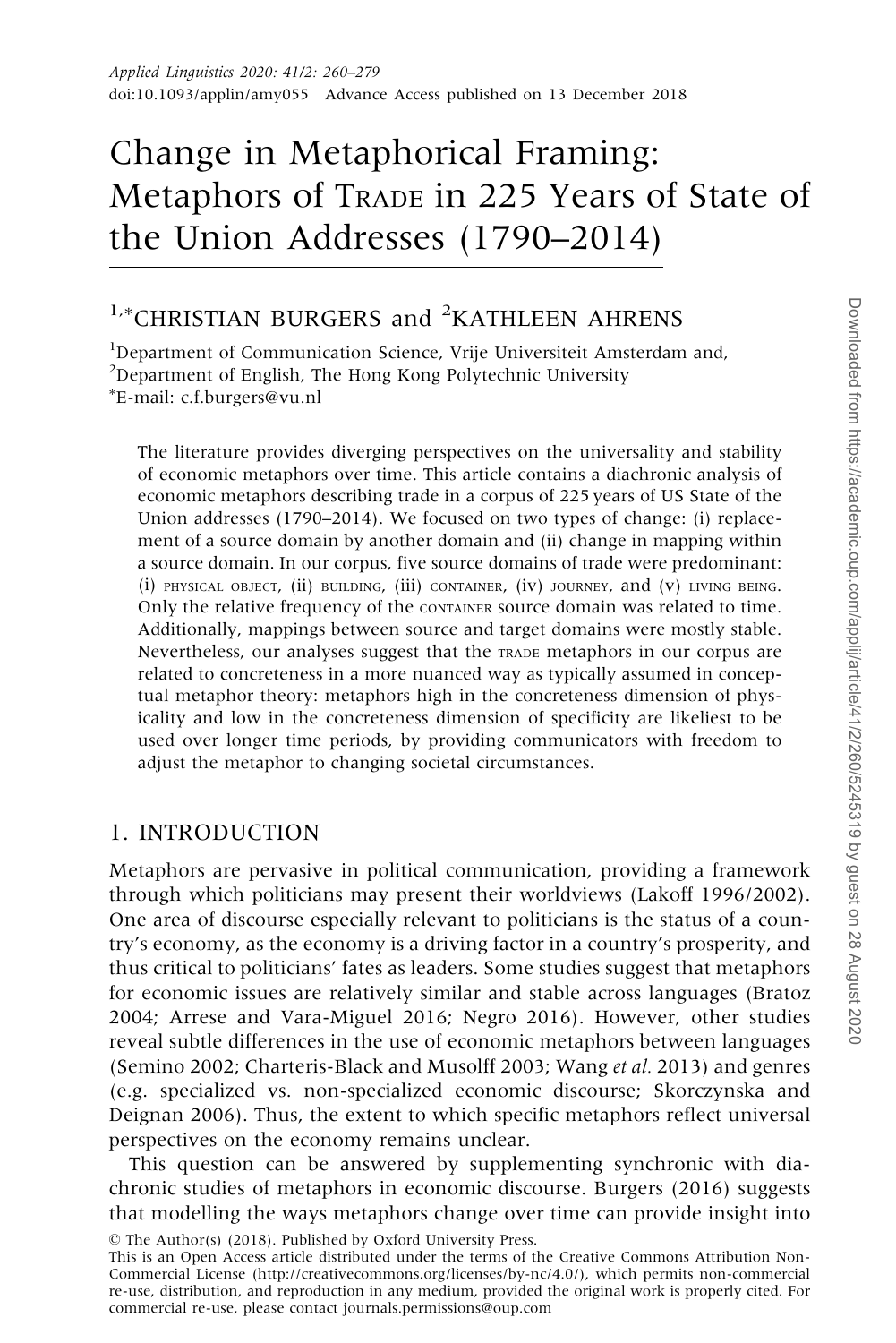how conceptualizations of topics, such as economics, have changed. He mentions two types of change that can reflect such differences: (i) fundamental transformation in which one specific metaphor is replaced by another (i.e. a change in source domains as in [Hurley 2014](#page-18-0)) and (ii) incremental transformation in which a specific metaphor remains in place but changes its meaning (as in [Nerghes](#page-19-0) et al. 2015). To examine these issues, we conducted a diachronic corpus analysis focusing on how metaphorical framing of one target concept in economic discourse, namely, 'trade', changed over time. The concept of 'trade' has been a conventional economic term since at least the 18th century and has not undergone a semantic shift, making it well suited for diachronic analysis. It is also a key term for politicians, as trade has typically been associated with political power [\(Gordon 2004](#page-18-0)).

Our corpus data come from State of the Union (SOU) addresses delivered by the US Presidents [\(Ahrens 2015](#page-18-0)). SOUs are speeches to the Congress that have been delivered on a roughly annual basis from 1790 to the current time, comprising a diachronic corpus of 225 years of comparable political speeches (1790–2014).

#### 2. METAPHORICAL FRAMING

Metaphors are 'cross-domain mappings' between a source domain and a target domain ([Lakoff and Johnson 1980/2003](#page-19-0)). When discussing abstract (nonphysical) target concepts through metaphor, speakers often use more concrete (physical) source domains [\(Lakoff and Johnson, 1980/2003\)](#page-19-0). For instance, describing the economic situation of 2007–8 as a 'financial tsunami' [\(Horner](#page-18-0) [2011\)](#page-18-0) maps elements from the natural disaster of a tsunami (i.e. physical source) to the economic crisis in 2007–8 (i.e. non-physical target). The 'financial tsunami' implies that the root causes of the economic crisis can be seen as a natural disaster rather than something man-made, which prevents specific social actors from being designated as the culprit for the dire economic situation. Thus, the 'financial tsunami' metaphor can subtly imply important beliefs about the origin of the economic crisis, thereby serving as a frame for rationalizing responsibility and for proposing subsequent solutions.

Psychological and sociological approaches have demonstrated that metaphorical frames are important tools in political discourse [\(Burgers](#page-18-0) et al. 2016; [Semino](#page-19-0) et al. 2018). From a psychological perspective, scholars test the impact of metaphorical frames through conducting experimental studies in which participants are typically exposed to a metaphorical frame and a non-metaphorical control frame ([Nicaise 2014](#page-19-0)). From a sociological perspective, scholars test the importance of metaphors through (critical) discourse analysis (CDA) in which they study how specific metaphorical frames dominate a discourse over time (e.g., [Wang](#page-19-0) et al. 2013). However, CDA studies typically select metaphorical frames that are already used to some degree in the discourse, raising the possibility that frames that did not catch on may have been excluded. Thus, it is important to supplement CDA studies with bottom-up analyses that can also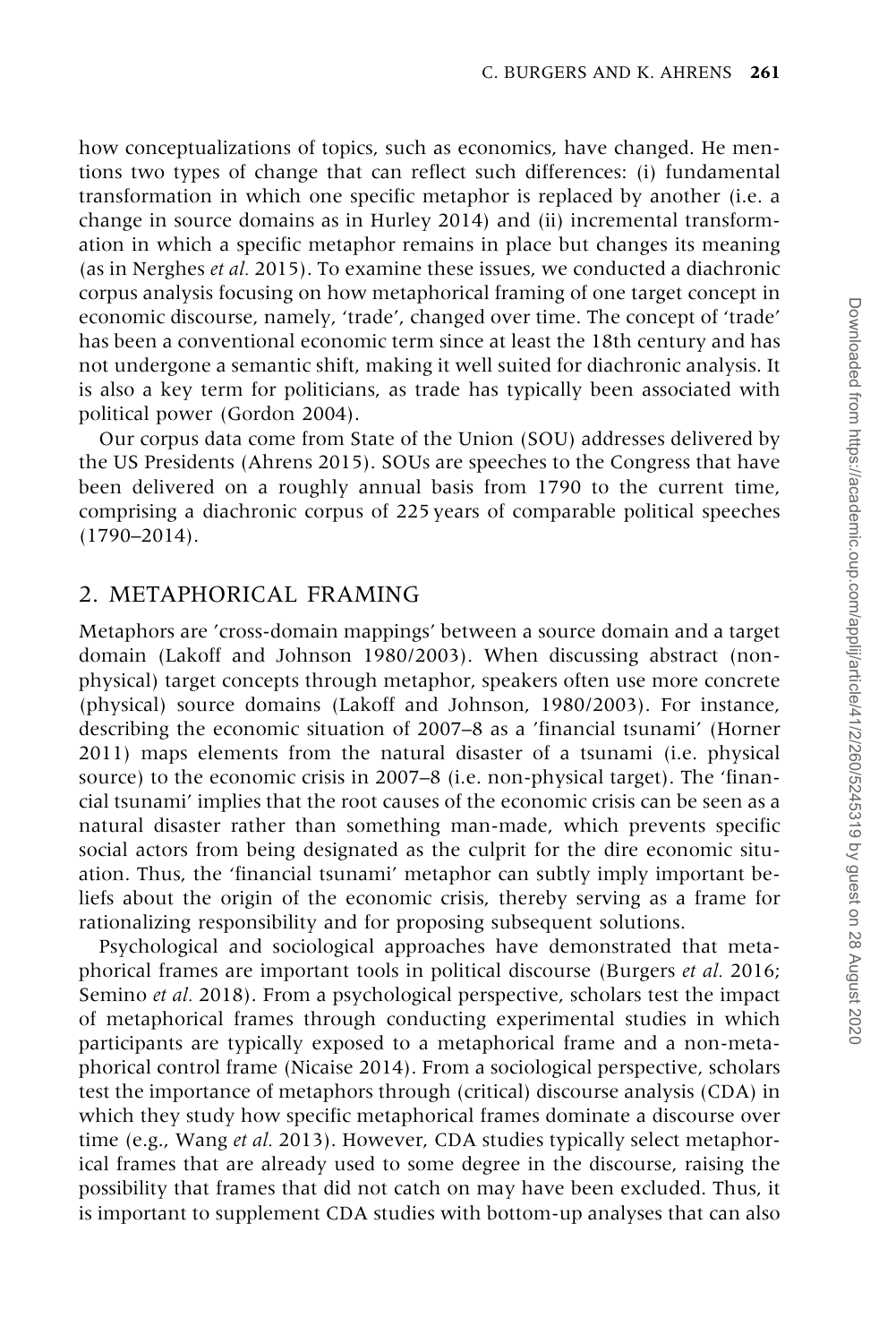include unsuccessful frames to further unravel which kinds of frames are more or less successful in dominating a discourse over time.

## 3. DIACHRONIC CHANGES IN METAPHORICAL FRAMING

Time is one of the most important factors determining the change of frames. First, a specific frame may become more or less dominant because the issue itself may receive more or less attention ([Hu and Liu 2016](#page-18-0); [Damstra and](#page-18-0) [Vliegenthart 2018](#page-18-0); Granath and Ullén in press). For instance, [Alejo \(2010\)](#page-18-0) shows that CONTAINER is a conventional and widely used domain to metaphorically talk about economic topics (e.g. metaphorical expressions like open market suggesting that the market is a container that can be open or closed). Imagine that we find changes in the number of CONTAINER metaphors in economic topics over time. If this is the case, it may be that economic topics in general receive more or less attention, while the percentage of CONTAINER metaphors within that attention has remained unchanged. Thus, when studying variation in frames of a specific issue over time, it is crucial to distinguish variation in general issue attention from variation in the use of specific (metaphorical) frames. Thus, in line with current research ([Hu and Liu, 2016;](#page-18-0) Damstra and Vliegenthart 2018; Granath and Ullén in press), we ask our first research question (RQ1): How does attention to the topic of trade vary over time?

Next, diachronic change can be modelled in two ways: fundamental and incremental change [\(Burgers 2016](#page-18-0)). Under fundamental change, a specific frame becomes less popular and is replaced by another frame. This is reflected in [Damstra and Vliegenthart \(2018\)](#page-18-0) who studied frame variation in reports on the financial crisis in Dutch newspapers between 2007 and 2013. They found that time was a stronger predictor of frame variation than the specific newspaper, which suggests that studying diachronic changes is pivotal in uncovering when particular frames may dominate a specific discourse.

For metaphorical frames, [De Landtsheer \(2015\)](#page-18-0) compared different economic metaphors in Flemish–Belgian news from 2006 to 2013. She found that journalists used more powerful economic metaphors when economic indicators showed poor economic performance. Furthermore, [Hodgson \(2005\)](#page-18-0) studied biological metaphors in economic texts between the 1880s and the 1980s. He found that these metaphors were popular among academics during this 100-year period except between World Wars I and II. Thus, we find that the use and popularity of specific metaphors may change over time, leading to RQ2: How does the use of specific trade metaphors vary over time?

While metaphors from a particular source domain may be used more or less often, the scope of mapping within the same source domain can also change ('incremental change', [Burgers 2016\)](#page-18-0). [Iliev and Axelrod \(2017\)](#page-19-0) introduce two dimensions of abstractness: physicality and specificity. Theories of metaphor like conceptual metaphor theory (CMT; [Lakoff and Johnson 1980/2003\)](#page-19-0) assume that many metaphors include a physical source domain and a nonphysical target domain. Yet, on the specificity dimension, metaphors can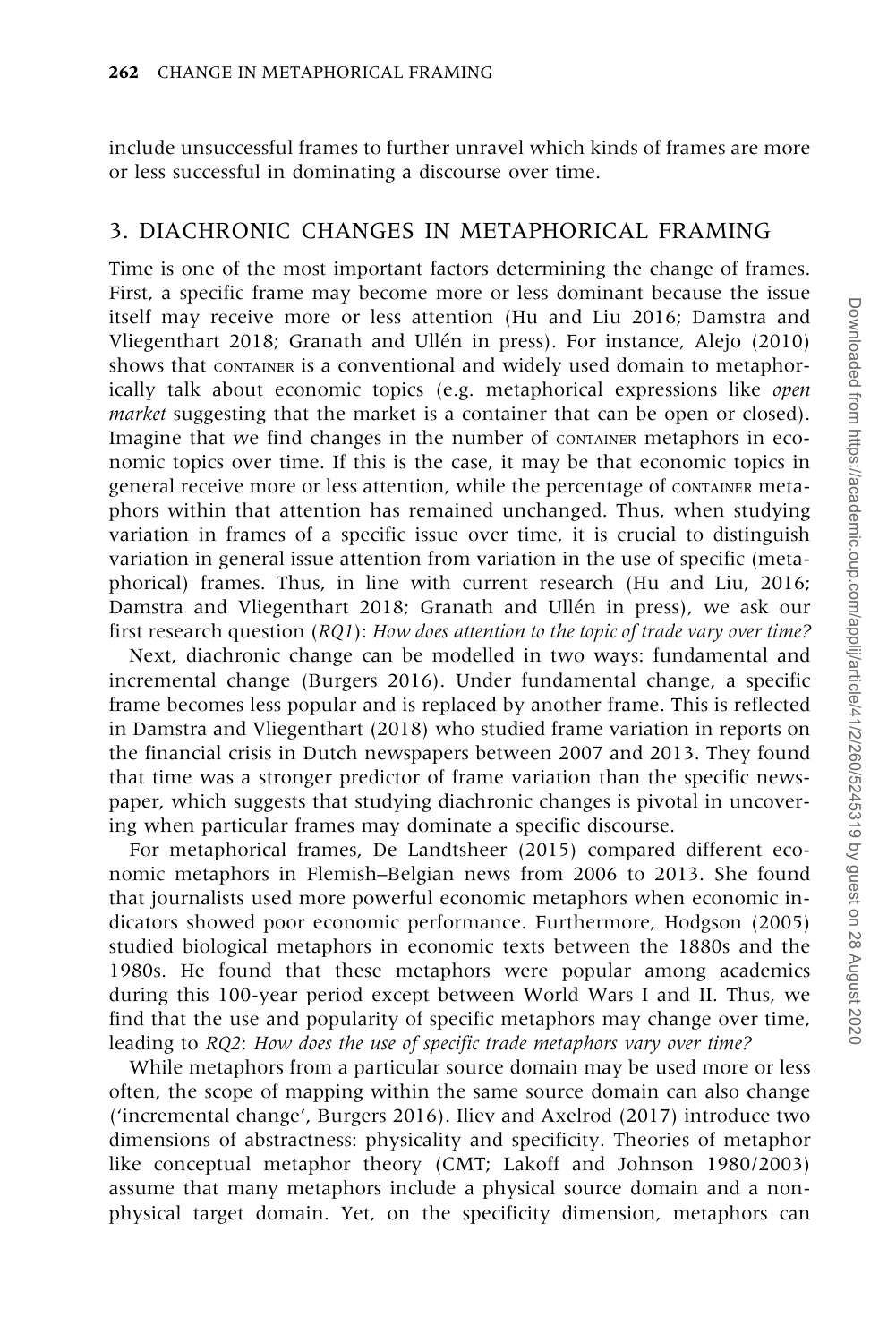change. [Iliev and Axelrod \(2017:](#page-19-0) 716) define specificity as a 'dimension [of abstractness] along the general-specific axis $^1$ , where greater abstractness is defined as greater generality and inclusiveness' (see also [Beukeboom and](#page-18-0) [Burgers 2019](#page-18-0)). Under this definition, a word like 'house' is more specific than 'building', while a word like 'cottage' is more specific than 'house'. Applied to metaphor, [Nerghes](#page-19-0) et al. (2015) demonstrate that, during the financial crisis (2006–11), 'toxic' was used metaphorically in news media in different ways. Before the crisis, toxic was used metaphorically in combination with generic nouns (e.g. expressions like toxic waste, to refer to economic debt). Yet, when the crisis progressed, these metaphors became more specific through references to specific financial products (e.g. toxic mortgage which is a more specific kind of debt than an expression like toxic waste). Thus, the financial crisis saw a narrowing of the semantic domain of the 'toxic' metaphor, implying more specificity.

A second example of incremental change involves more radical meaning shifts. For EU discourse, [Musolff \(2017\)](#page-19-0) describes how the metaphor 'Britain at the heart of Europe' changed over its discourse career. When first introduced in the early 1990s, this metaphor had a positive valence, reflecting a Britain central to the European Union (EU). Yet, over time, the metaphor was re-appropriated by EU opponents who portrayed its metaphorical body as sick, dying, or dead. In that way, the metaphor changed in valence from positive to highly negative. Thus, while the same source domains ('toxic', 'at the heart of Europe') are invoked, their diachronic meaning shift is considerable.

At the same time, some metaphorical frames seem impervious to diachronic change. For instance, [Lakoff \(1996/2002](#page-19-0)) proposed two conflicting metaphorical frames based on the source domain of FAMILY to talk about nation states: a more conservative 'strict father' and a more liberal 'nurturant parent' frame. [Ohl, Pfister, Nader, and Griffin \(2013\)](#page-19-0) tested and confirmed [Lakoff's \(1996/](#page-19-0) [2002\)](#page-19-0) hypothesis that US Republicans use more 'strict father' metaphors than Democrats by studying the metaphors used in US Presidential campaign ads (1952–2012). However, Ohl et al. [\(2013\)](#page-19-0) did not find any differences over time in the use of these metaphorical concepts, which suggests no incremental change. [Ahrens \(2011\)](#page-18-0) noted similar findings for Presidential SOU and Radio Addresses over a twenty-five-year period (1980–2006). Similarly, some authors suggest that economic metaphors are stable across languages and cultures [\(Bratoz 2004; Arrese and Vara-Miguel 2016;](#page-18-0) [Negro 2016](#page-19-0)), which could imply that they are stable across time as well. Thus, we propose RQ3. How does the meaning of trade metaphors change?

These three questions (attention to trade, variation in trade metaphor usages, and semantic shift in trade metaphor meaning) provide insight into whether and how metaphorical frames change over time, thereby providing a different way to think about the question of the universality or semantic prevalence of a given metaphorical frame.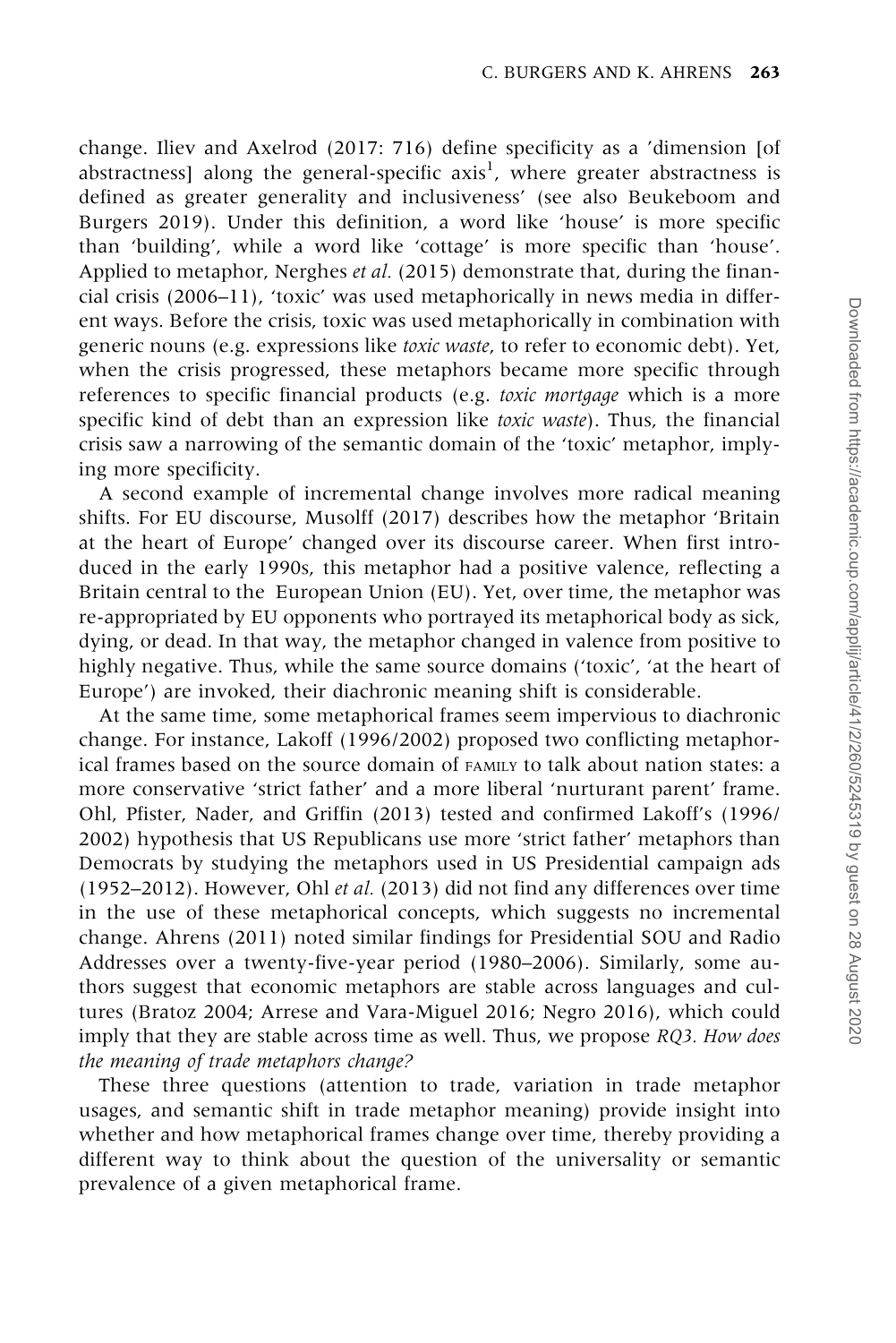## 4. METHOD

## 4.1 Materials

To answer our RQs, we conducted a diachronic corpus analysis of comparable political speeches focusing on US SOU addresses. SOU addresses are mandated in Article II, Section 3 of the US Constitution, which states that the President should 'from time to time' provide Congress with information about the 'state of the union'. As noted by Peters [\(http://www.presidency.ucsb.edu/sou.](http://www.presidency.ucsb.edu/sou.php#nixon1973) [php#nixon1973](http://www.presidency.ucsb.edu/sou.php#nixon1973)), these addresses are usually given once per year, following the precedent set by President Washington (1789–97). Since 1933, the SOU address has usually been delivered orally to a joint session of Congress. Prior to that (i.e. 1801–1912), SOU addresses were usually written reports sent to Congress at the start of a new session.

Our corpus starts with the first SOU address delivered by President Washington on 8 January 1790 and ends with President Obama's SOU address delivered on 28 January 2014, thus spanning 225 years. The total corpus includes 229 SOU addresses<sup>2</sup> delivered by 42 different presidents<sup>3</sup> (for an overview, see the additional data on the Open Science Framework—OSF—at <https://osf.io/da6ny/>).<sup>4</sup> The SOU addresses were downloaded from the UCSB Presidential Project website ([http://www.presidency.ucsb.edu/sou.php\)](http://www.presidency.ucsb.edu/sou.php) into text files to determine the word count, which was calculated using WordList (tokens/running words in texts) in WordSmith 6.0. The total word count was  $1,825,258$  words.<sup>5</sup> The average number of words per speech was  $7,970.56$  $(SD = 5,466.53, \text{ range} = 1,093-28,1789 \text{ words}).$ 

## 4.2 Case study: Metaphors of TRADE

The SOU corpus provides a unique opportunity to track the use of economic metaphors by politicians over more than two centuries. Of course, the specific economic construct examined is important, as many economic terms that are now conventional were not yet in usage in 1790.<sup>6</sup> Thus, to find comparable cases over time, we focus on TRADE as a target concept.<sup>7</sup> We extracted all instances of the target concept TRADE through a simple keyword search in the Corpus of Political Speeches ([Ahrens, 2015\)](#page-18-0) which yielded 1,159 cases. Next, we excluded all uses of the word 'trade' as part of a proper noun, such as references to government agencies (e.g. Bureau of Trade), specific agreements or laws (e.g. General Agreement on Tariffs and Trade), and buildings (e.g. the World Trade Center). This left us with 1,121 cases for analysis.

## 4.3 Procedure

First, we examined the specific use of 'trade', and coded whether 'trade' was used as a head noun, a modified head noun (e.g. fur trade; global trade) or whether trade modified another head noun (e.g. trade negotiation; trade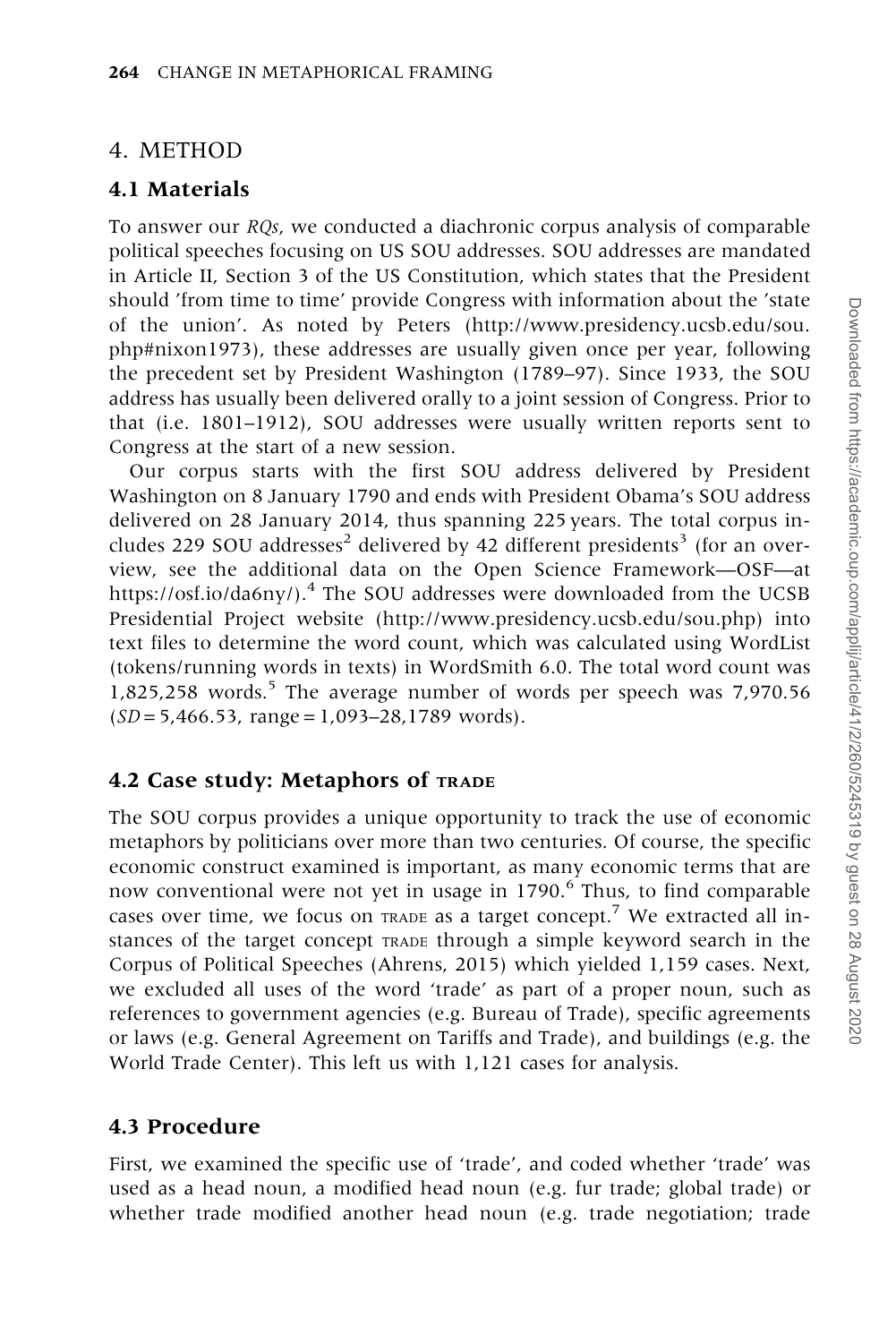policy). We found that trade was used as a head noun 550 times, as a modified head noun 402 times, and as a modifier of another head noun 169 times.

Next, we established whether 'trade' was part of a metaphorical expression by coding whether words modifying trade or modified by trade were metaphorical, making TRADE a target concept in a metaphorical expression.<sup>8</sup> Following the Metaphor Identification Procedure (MIP; [Pragglejaz Group](#page-19-0) [2007\)](#page-19-0) and its updated version MIPVU [\(Steen](#page-19-0) et al. 2010), we used dictionaries to establish the basic ('literal') meaning of words. If the basic meaning was distinct from the meaning and context, and the contextual meaning could be understood by referring to the basic meaning, we coded a word as metaphorical. Because we use historical data, we established the basic meaning through historical dictionaries, given that the meaning of words can shift over time. We used the 1828 edition of Webster's Dictionary ([http://webstersdictionary1828.](http://webstersdictionary1828.com/) [com/\)](http://webstersdictionary1828.com/) for all SOUs until the end of the US Civil War (President Abraham Lincoln), the 1913 edition [\(https://www.websters1913.com/\)](https://www.websters1913.com/) for all SOUs from the start of Reconstruction (President Andrew Johnson) until World War II (President Franklin Delano Roosevelt), and the contemporary edition (<https://www.merriam-webster.com/>) for all SOUs from the end of World War II (President Harry S. Truman) onwards.

When a word was coded as metaphorical, we also determined its source domain. We first analyzed 131 cases to establish which source domains seemed to predominate. In these cases, we identified source domains in a bottom-up procedure and followed source domains identified in previous studies on economic metaphors. Our findings were in line with previous studies on metaphor in economics, as we identified the source domains of PHYSICAL OBJECT (MOTTIS et al. 2007; López and Llopis 2010), CONTAINER ([Semino 2002;](#page-19-0) [Alejo 2010\)](#page-18-0), LIVING BEING ([Wang](#page-19-0) et al. 2013; [Domaradzki 2016\)](#page-18-0), JOURNEY ([Semino](#page-19-0) [2002; Skorczynska and Deignan 2006](#page-19-0)), and BUILDING ([Skorczynska and Deignan](#page-19-0) 2006; López and Llopis 2010; see [Table 1](#page-6-0) for examples).<sup>9</sup> Please note that the domain of PHYSICAL OBJECT is a superordinate category that also comprises the domains of *CONTAINER* and BUILDING.

## 4.4 Reliability

We calculated inter-coder agreement following [Wimmer and Dominick](#page-19-0) [\(2013\),](#page-19-0) who recommend that a subset of 10–25 per cent of the data should be used for intercoder reliability analysis (see the OSF project at [https://osf.io/](https://osf.io/da6ny/) [da6ny/](https://osf.io/da6ny/) for data and analyses). We randomly selected 200 cases for analysis for two coders. Reliability in coding the grammatical function of 'trade' (head noun, modified head noun, and modifier of another head noun) was 'almost perfect' (Cohen's  $\kappa = .84$ ; 90.5 per cent agreement, qualifications from [Landis](#page-19-0) [and Koch 1977](#page-19-0)). However, reliability of coding for whether 'trade' was part of a metaphorical expression was only 'moderate' ( $\kappa$  = .46; 74.0 per cent agreement). The coders then discussed and resolved disagreements and adapted the coding sheets accordingly. A second round of reliability coding on 200 different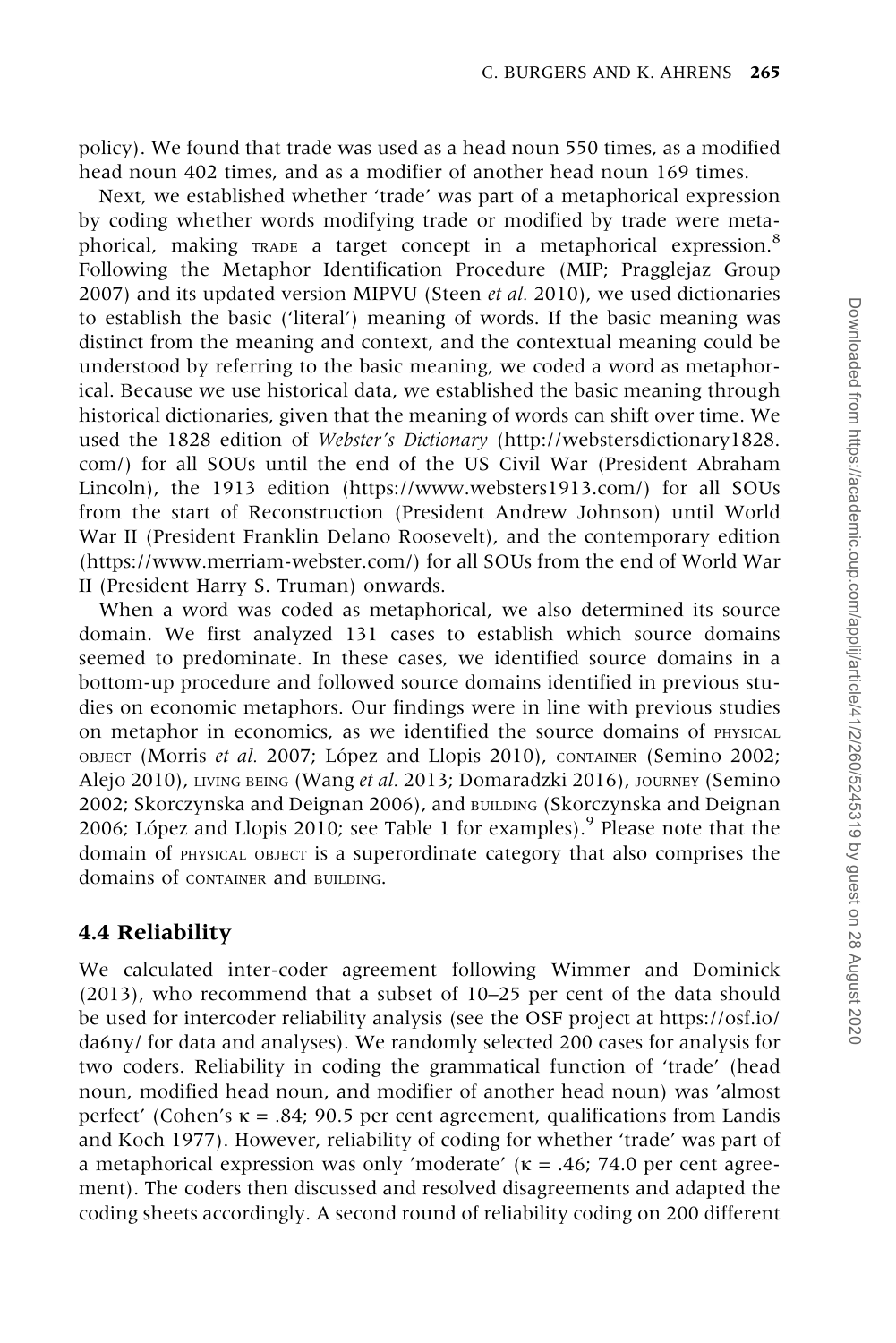<span id="page-6-0"></span>Table 1: Corpus examples of TRADE metaphors from the different source domains; key terms in underlined italics

| Source domain    | Example                                                                                                                                                                                                                         |
|------------------|---------------------------------------------------------------------------------------------------------------------------------------------------------------------------------------------------------------------------------|
| PHYSICAL OBJECT  | 'the banking industry in the <i>great seats of trade</i> on the seaboard'.<br>(Martin Van Buren, 1838)                                                                                                                          |
| <b>CONTAINER</b> | 'the steps which have been taken toward the execution of a law<br>for <i>opening a trade</i> with the Indians will likewise be presented for<br>the information of Congress'. (George Washington, 1795)                         |
| <b>BUILDING</b>  | 'the United States $[]$ , already engaged in <i>laying the groundwork</i><br>of a vast foreign trade'. (William Howard Taft, 1912)                                                                                              |
| LIVING BEING     | 'Great Britain had also a restrictive policy, which <i>placed fetters and</i><br><i>burdens on trade'.</i> (James K. Polk, 1848)                                                                                                |
| <b>JOURNEY</b>   | 'We can help our partners [] move toward a free trade zone<br>throughout this entire hemisphere'. (George H. W. Bush, 1991)                                                                                                     |
| Non-metaphor     | The bill will permit the gradual elimination of tariffs here in the<br>United States and in the Common Market on <i>those items in which</i><br>we together supply 80 percent of the world's trade'. (John F.<br>Kennedy, 1962) |

cases was conducted, which revealed 'substantial agreement' ( $\kappa$  = .61; 90.0 per cent agreement). In addition, we had 'substantial agreement' for all five source domains: PHYSICAL OBJECT ( $\kappa = .69$ ; 84.4 per cent agreement), CONTAINER ( $\kappa = .77$ ; 94.4 per cent agreement), LIVING BEING ( $\kappa$  = .61; 86.9 per cent agreement), and JOURNEY ( $\kappa = .62$ ; 92.5 per cent agreement). Agreement for BUILDING was 'almost perfect'  $(\kappa = 1.0; 100 \text{ per cent agreement}).$ 

## 5. RESULTS

In this section, we describe our diachronic analyses of attention to trade (RQ1) and the use of different metaphors for trade  $(RQs 2-3)$  over time in US SOUs (1790–2014). In some years, zero mentions of trade were made in the SOU. Furthermore, in 1933, no SOU was delivered. To deal with such cases, we aggregated the data on the 5-year level. This means that every data point reflects average scores for a 5-year period (1790–4, 1795–9, etc.). All data and data-analytic procedures are available from OSF at<https://osf.io/da6ny/>.

We conducted all statistical analyses with IBM SPSS Statistics for Windows, version 24. We present the statistical analyses in two different ways. First, we check for associations between time and the variable of interest by calculating bivariate Pearson correlation coefficients (as in [Damstra and](#page-18-0) [Vliegenthart 2018](#page-18-0)). These provide an indication of time's relationship to the variable of interest. When the bivariate correlation coefficient is significant, we follow up with a time-series analysis, as various authors [\(Koplenig 2017](#page-19-0); [Tay](#page-19-0)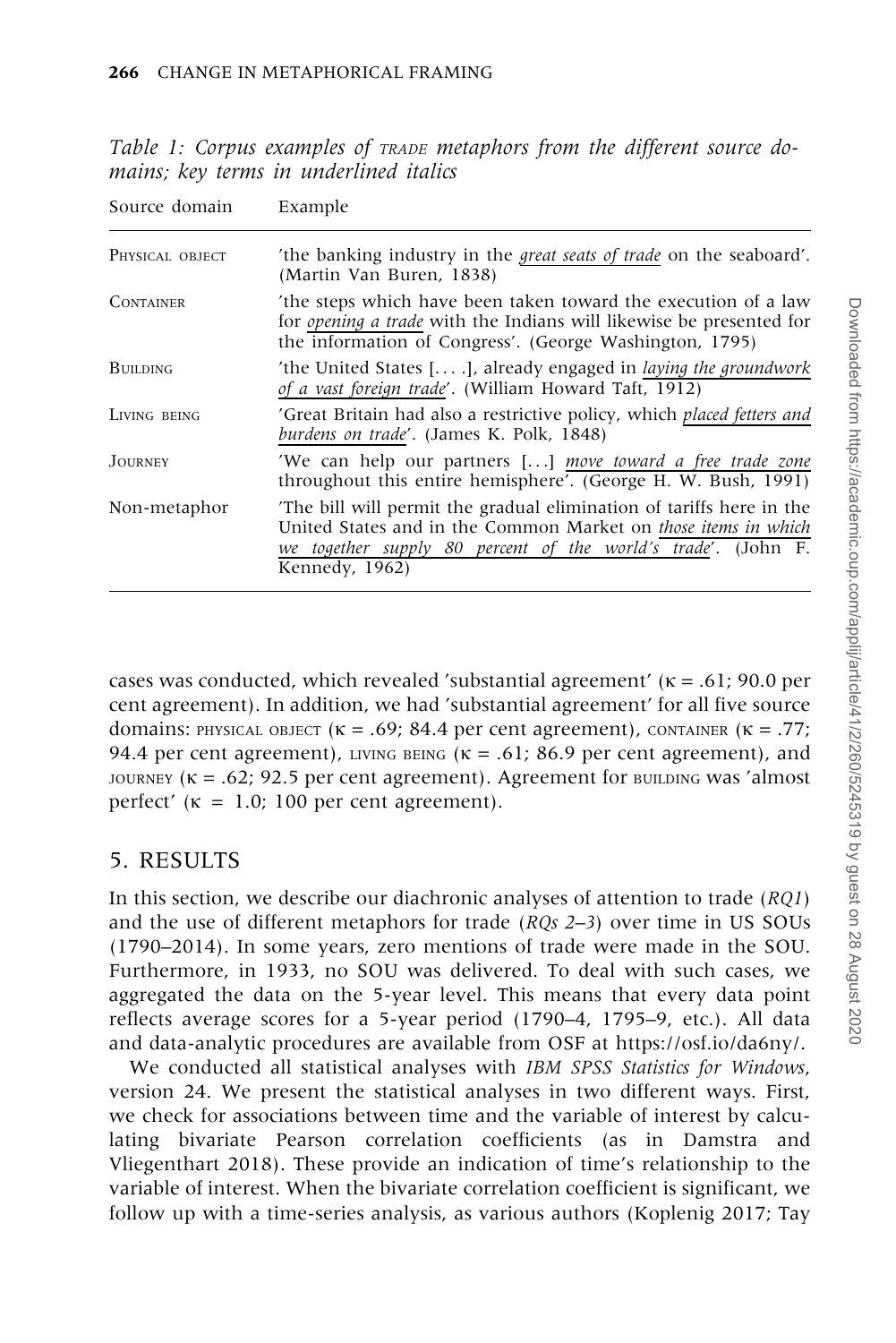<span id="page-7-0"></span>[2017\)](#page-19-0) have observed that standard correlation tests are inappropriate when dealing with temporal data, since errors might be autocorrelated. This means that observations are not independent, because a previous observation (e.g. at time  $t-1$ ) is related to the next observation (at time t). We checked for this possibility by inspecting the autocorrelation function (ACF) and partial autocorrelation function (PACF) of the respective variable. In cases where ACF and PACF indicated autocorrelation, we estimated a time-series model based on the parameters suggested by the ACF and PACF outcomes.<sup>10</sup>

#### 5.1 Attention to the topic of TRADE

We found 1,121 instances of TRADE in our corpus, of which 849 were metaphorical. In response to RQ1, the solid line in Figure 1 demonstrates attention to TRADE in SOUs over time, regardless of metaphoricity. Statistical analyses reveal no correlation between time and trade references ( $r = .14$ ,  $p = .37$ ). Upon further inspection, relative attention to trade spiked between 1840–4, 1910–14, and 1980–9. During these periods, important trade tariffs and trade agreements were discussed and implemented including the Tariff of 1842 (protectionist tariff), the Mann–Elkins Act of 1910 (legislation on interstate trade) and the Trade and Tariff Act of 1984.



Figure 1: Standardized number of trade references and metaphors per 1,000 words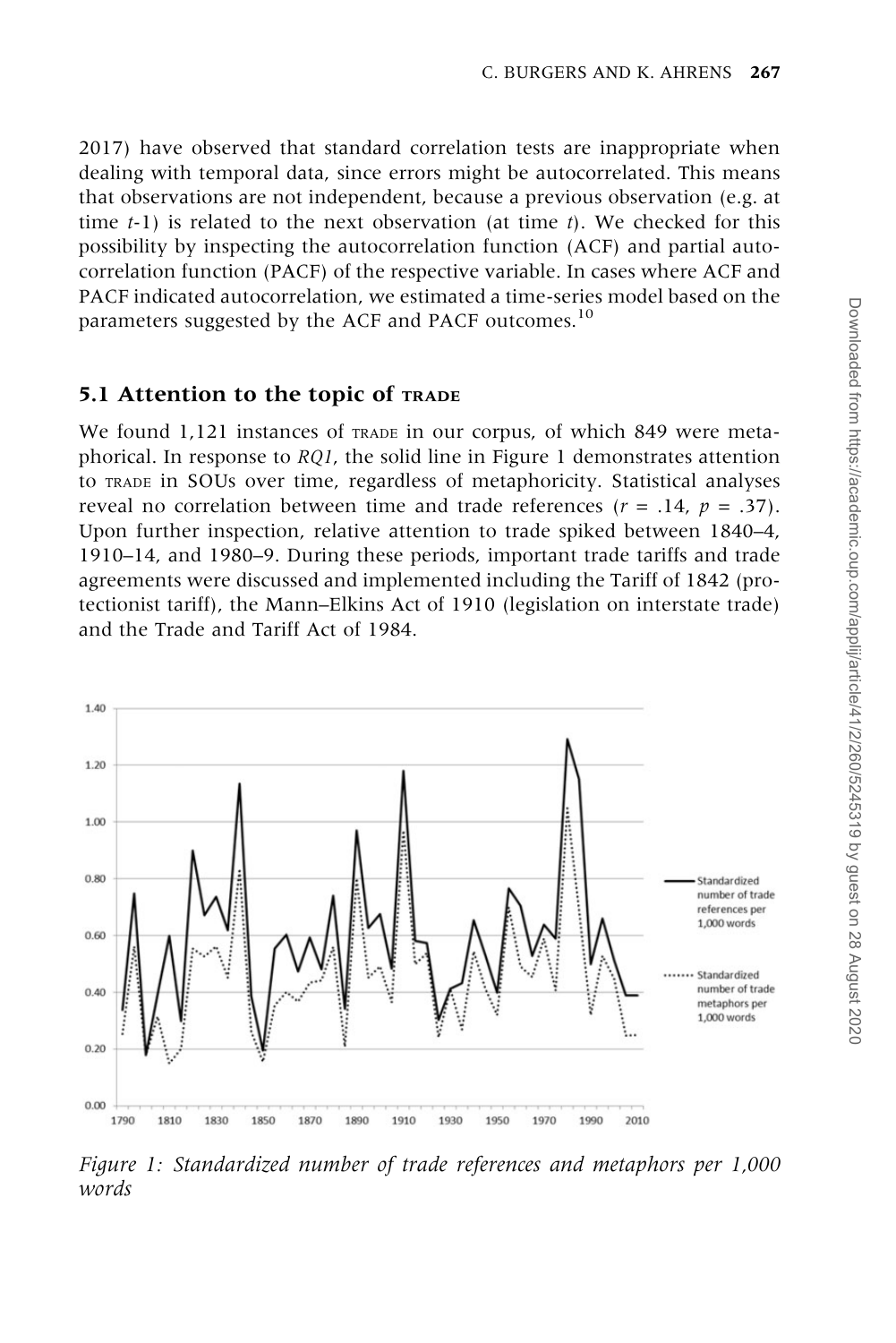#### 5.2 Metaphors of TRADE over time

Next, we plotted how the use of  $T_{R\Delta}$  metaphors changes over time ( $RQ2$ ). When focusing on the general use of TRADE metaphors, we zoom in on two indicators:  $(1)$  the standardized number of  $T_{RADE}$  metaphors and  $(2)$  the relative percentage of TRADE references that are metaphorical.

Indicator 1 considers the overall increase for references to TRADE. For Indicator 1, we computed the relative number of TRADE metaphors per 1,000 words of SOU addresses (see the dotted line in [Figure 1](#page-7-0)). Here, we find no evidence for an association between time and TRADE metaphors ( $r = -.20$ ,  $p =$ .18). A downside of Indicator 1 is that it does not control for change in attention to the general topic of TRADE. Given that many TRADE references are metaphorical (849 out of 1,121 instances), these could be related. For Indicator 2, we divide the number of TRADE metaphors by the total number of references to TRADE, thereby revealing the percentage of TRADE metaphors. Thus, Indicator 2 controls for general change in attention to TRADE. Again, we find no association between time and the percentage of TRADE metaphors ( $r = .15$ ,  $p = .33$ ).<sup>11</sup>

To explore the relation between metaphors of TRADE and time further, we turn to the different source domains. We calculated the percentage of metaphorical TRADE references from the source domains of PHYSICAL OBJECT, LIVING BEING, JOURNEY, and CONTAINER (see [Figure 2](#page-9-0) for descriptive statistics).<sup>12</sup> We found no association between time and the domains of PHYSICAL OBJECT ( $r =$ .14,  $p = .34$ ), LIVING BEING  $(r = .08, p = .60)$ , and JOURNEY  $(r = .13, p = .41)$ . However, we did find a positive association between time and relevant frequency of trade metaphors from the container domain ( $r = .43$ ,  $p = .003$ ).

We conducted an additional time-series analysis for the percentage of container metaphors. An inspection of the ACF and PACF suggests that errors are correlated and that a model with lag1, as the main predictor may be the best fit for the data. A regression model with *lagl* as a predictor of metaphorical trade references was significant ( $B = .478$ ,  $SE = .136$ ,  $t = 3.52$ ,  $p = .001$ ). This leads to the predictive model  $Y_t = 5.81 + .478 * Y_{(t-1)} + \varepsilon_t$ , with  $Y_t$  representing the percentage of metaphors with a container source domain at a specific 5-year period,  $Y_{(t-1)}$  representing the percentage of metaphors with a CONTAINER SOURCE domain in the previous 5-year time period ('lag1') and  $\varepsilon_t$  representing an error term. This model explained 22.8 per cent of total variance (see [Figure 3](#page-9-0) displaying actual observations and model predictions). Inspection of residuals suggest that they are normally distributed (Shapiro Wilk = .96,  $df = 44$ ,  $p =$ .15). ACF and PACF suggest no autocorrelation of residuals, indicating proper model fit. Thus, we find evidence of a positive relation between usage of the CONTAINER metaphor for TRADE in SOU addresses and time.<sup>13</sup>

#### 5.3 Differences in meaning of TRADE metaphors

Our third RQ considered differences in the meaning of TRADE metaphors. To answer this question, we qualitatively analyzed the source domains of PHYSICAL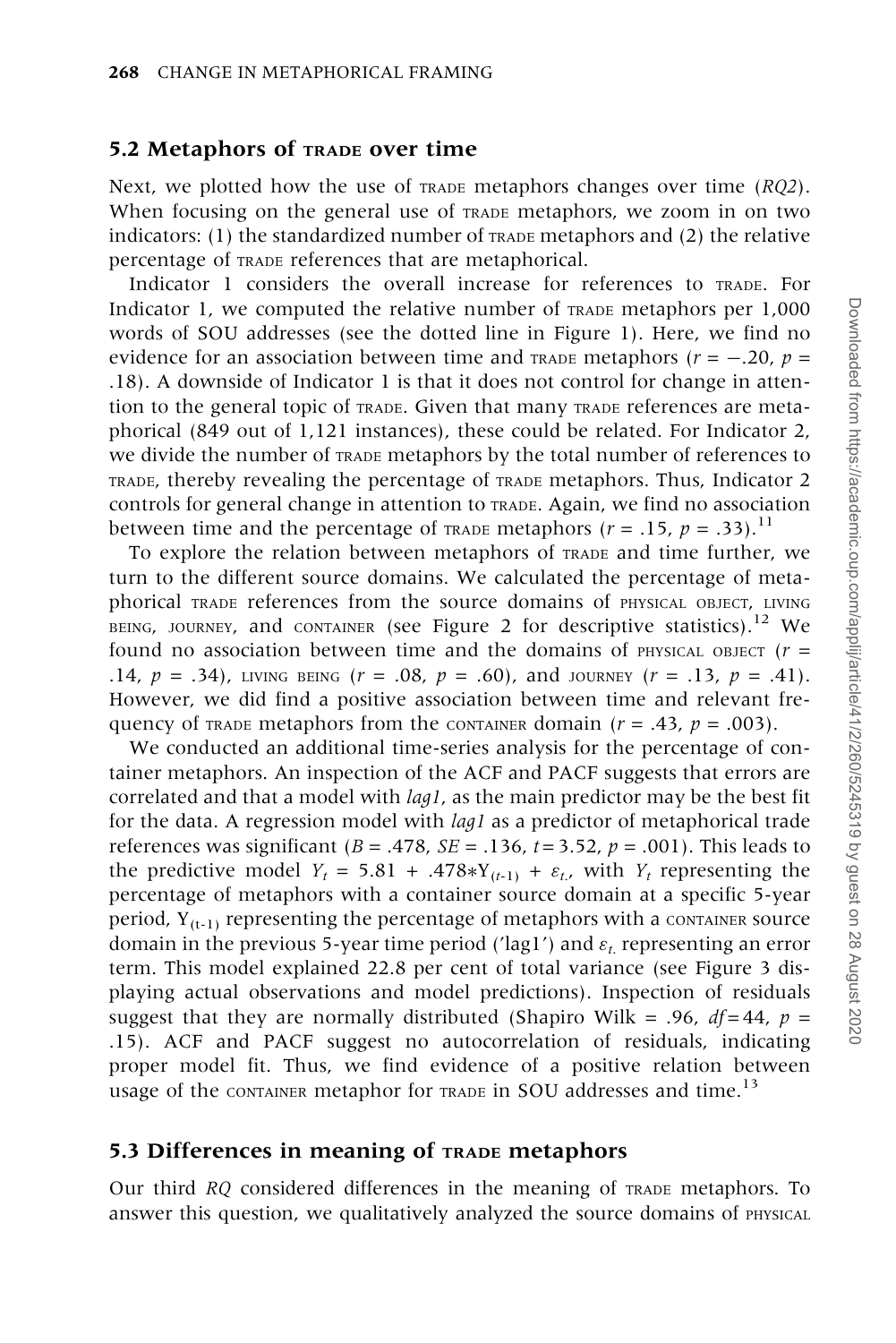<span id="page-9-0"></span>

Figure 2: Percentage of metaphorical trade references from different source domains in US State of the Union Addresses (1790–2014)



Figure 3: Percentage of metaphorical trade references with a CONTAINER source domain in State of the Union Addresses (1790-2014)

Note: The area between the two lines indicates the variance unexplained by the model.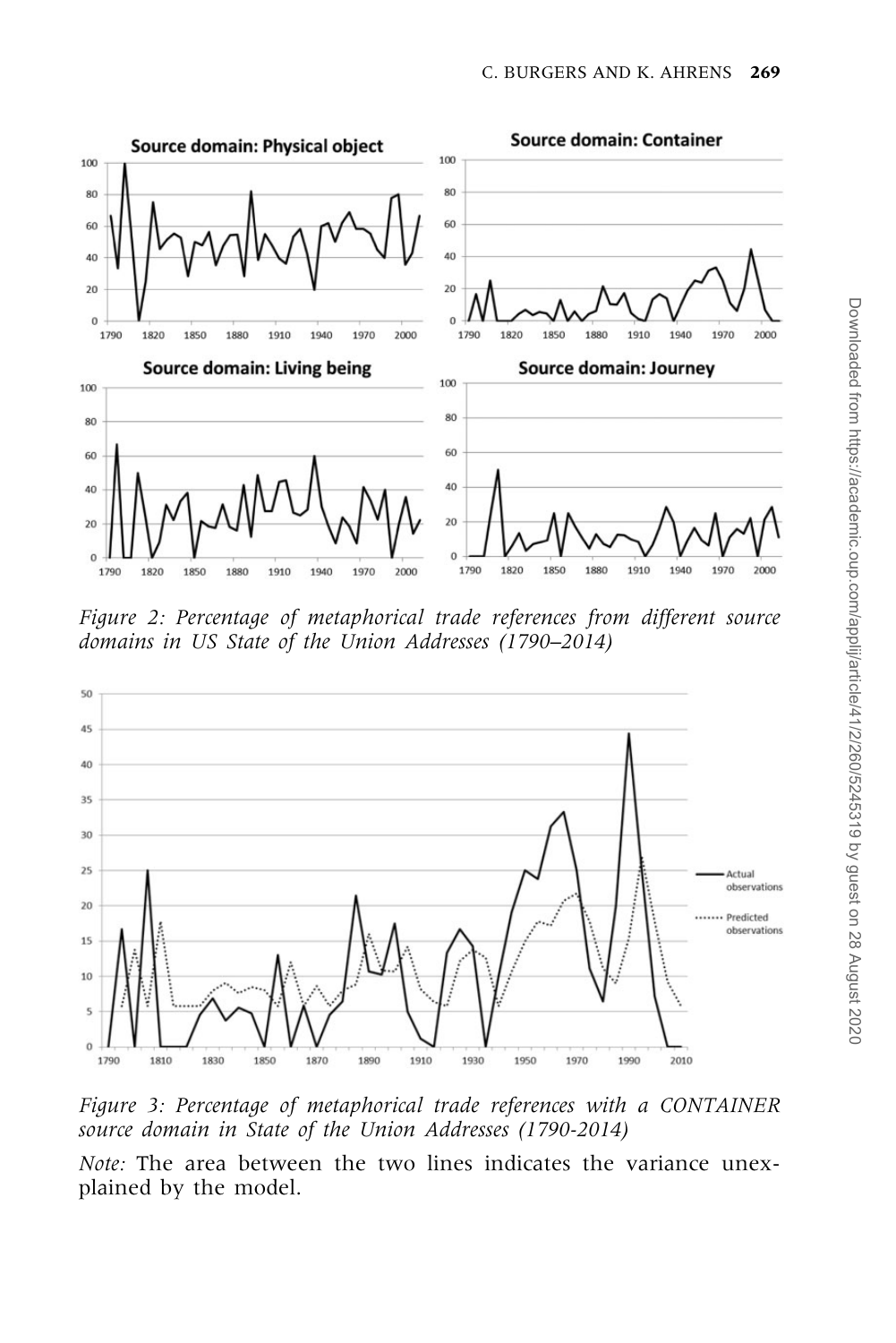OBJECTS (including CONTAINER and BUILDING), LIVING BEINGS, and JOURNEYS. These source domains comprised 752 out of 849 metaphors in the corpus. We found little evidence that the use of these source domains differed across grammatical constructions (trade as head noun, modified head noun, or modifier).<sup>14</sup>

Next, we focused on incremental semantic change by examining the specificity and physicality of the metaphors in each source domain, as it has been postulated that one of the purposes of metaphors is to make abstract concepts like 'trade' more concrete (see [Lakoff and Johnson 1980/2003,](#page-19-0) and many others). Examples  $(1)$ – $(3)$  demonstrate that the metaphors are highly physical in that they refer to an abstract concept like TRADE by means of physical entities like physical objects or living beings. At the same time, these metaphors are relatively unspecific, leaving room for reinterpretation and debate.

1. The importance of enlarging our foreign trade [...] can not be overestimated'. (Rutherford B. Hayes, 1877)

2. 'I've asked our allies and friends to join with us in restraining their own trade with the Soviets'. (Jimmy Carter, 1981)

3. 'I believe as strongly tonight as I did the first day I got here, the only direction forward for America on trade—the only direction for America on trade is to keep going forward'. (William J. Clinton, 2000)

For example, (1) suggests an indirect metaphor comparing trade to an unspecified PHYSICAL OBJECT. Example (2) discusses trade as if it were an unspecified LIVING BEING needing to be restrained. Example (3) talks about 'going forward', thereby evoking a generic JOURNEY metaphor through a reference to a 'direction' (i.e. source-path-goal schema, see [Lakoff 1987](#page-19-0)). Such physical and unspecific metaphors were used across the various source domains and across time in a similar way. However, when we zoomed in on the source domains in more detail, we found that each contained unique variations as discussed below.

#### 5.3.1 The source domains of physical objects, containers, and buildings

Metaphorical expressions from the PHYSICAL OBJECTS domain displayed trade as a distinct and discrete entity. With 443 metaphorical cases in the corpus, the source domain of PHYSICAL OBJECTS was used most often. Furthermore, the source domains of CONTAINER and BUILDING constitute subsets of this domain. It is noteworthy that these two sub-domains mainly feature physical and unspecific metaphors similar to Examples  $(1)$ – $(3)$ . Most metaphors from the BUILDING source domain refer to a generic sense of the act of construction (e.g. 'building up a trade'), or to general structural supports of a building (e.g. 'support extended trade'). Most CONTAINER metaphors refer to either a stable, closed container (e.g. 'contained in a trade bill' or 'confined exclusively to Transatlantic trade'), an expanding, closed container (e.g. 'expansion of trade') or a closed container that needs to be opened (e.g. 'opening up a trade'). Moreover, while the percentage of CONTAINER metaphors fluctuates over time (see [Figures 2](#page-9-0) and [3](#page-9-0)), the patterns of metaphorization for CONTAINER metaphors are relatively consistent.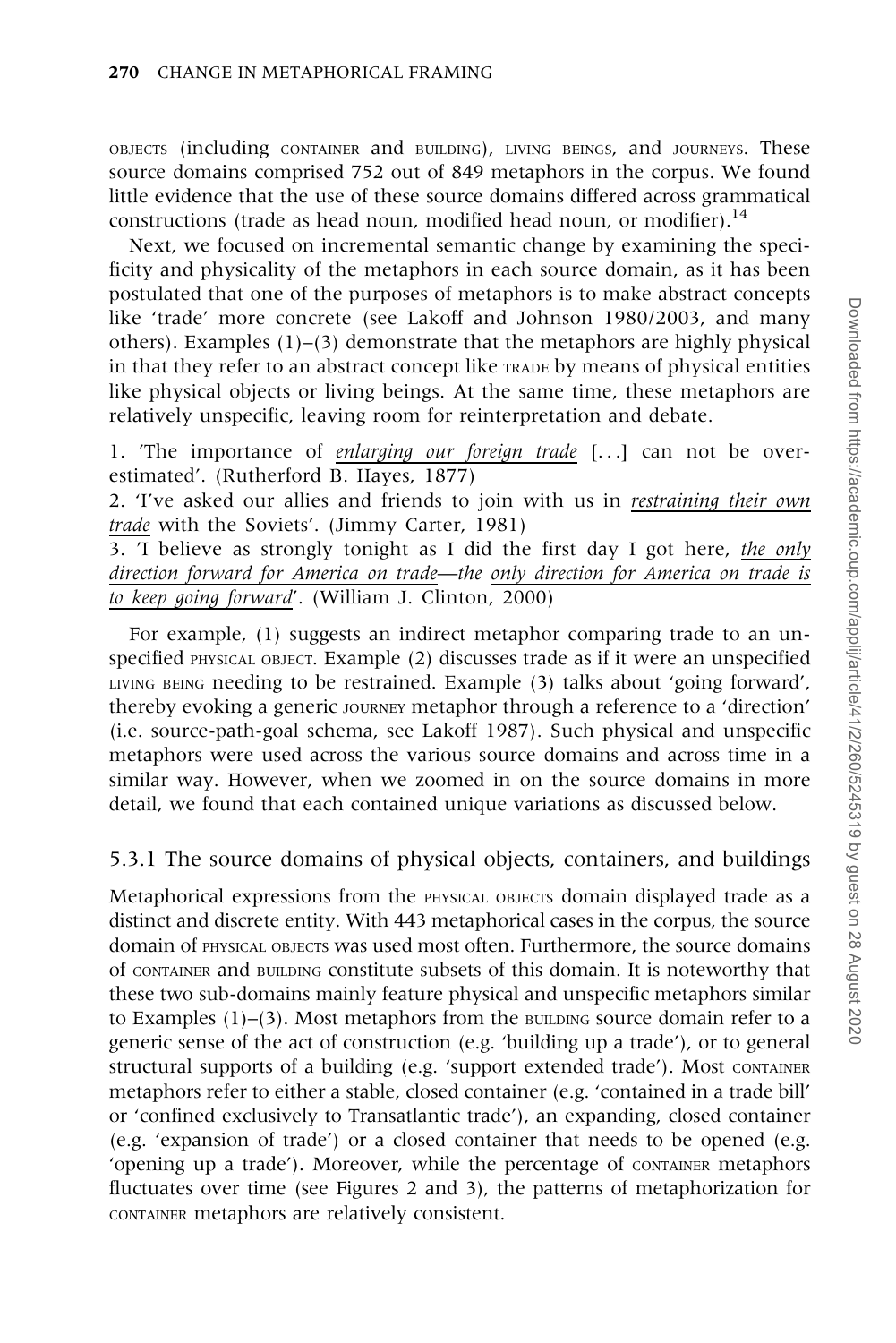While the mappings of the CONTAINER and BUILDING metaphor subsets did not fluctuate, other metaphors within the PHYSICAL OBJECT domain did change over time. First, we found that metaphors referring to 'suppression'<sup>15</sup> were only used in reference to slave trade and other forms of human trafficking. This metaphor was first used by President James Monroe in 1819:

4. 'Due attention has likewise been paid to the suppression of the slave trade'.

This specific metaphor remained popular with 19th-century Presidents in the build-up to, during, and in the aftermath of the US Civil War. The last use of this metaphor in an SOU address was in 1893 which referred to:

5. 'Article XII of the general act of Brussels, signed July 2, 1890, for the suppression of the slave trade and the restriction of certain injurious commerce in the Independent State of the Kongo and in the adjacent zone of central Africa'. (Grover Cleveland, 1893)

In this way, the 'suppression' metaphor has a clear historical component, as it was linked to the abolition of the slave trade only. This may have made the metaphor too politically sensitive or too fixed to subsequently be applied to other types of trade.

Finally, in some cases, we find more specific instances of metaphors from the PHYSICAL-OBJECT domain, such as the following:

6. 'I emphasize the leadership which this nation can take when the time comes for a renewal of world peace. Such an influence will be greatly weakened if this Government becomes a dog in the manger of trade selfishness'. (Franklin Delano Roosevelt, 1940)

Example (6) connects trade to physical objects that are more specific than those discussed so far, by referring to trade selfishness in terms of a manger. Example (6) features a small metaphorical scenario ([Musolff 2017\)](#page-19-0), alluding to Aesop's fable of the Dog in the Manger ([Gibbs 2008](#page-18-0)). In this fable demonstrating the power of envy, a dog lies in a manger not eating and prevents other animals from doing so as well. In this speech, during the early days of World War II when the USA was not yet officially at war, Roosevelt warns that the US Government should not act as the proverbial dog in the manger through its trade policies but should rather work toward taking a leadership role in trade after the end of the war. Such specific examples were relatively rare across the corpus.

## 5.3.2 The source domain of living beings

For the LIVING BEINGS domain, we found two main types of references: (i) to antagonists, and (ii) to living beings in need of protection or nourishment. For antagonists, consider the following:

7. 'The bill will include legal and regulatory reforms and weapons to fight unfair trade practices'. (Ronald Reagan, 1987)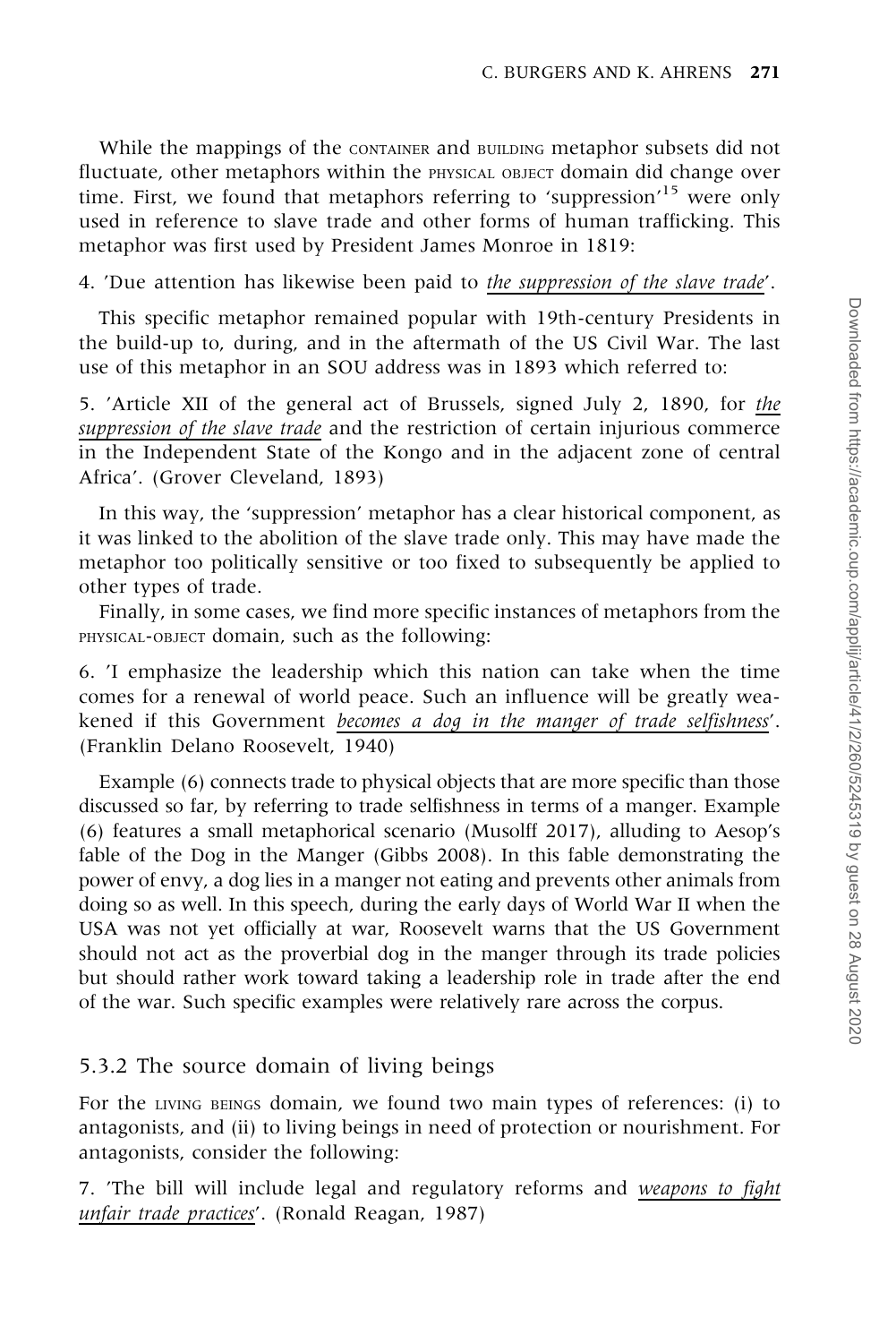8. 'But what makes the Soviet threat unique in history is its all-inclusiveness. Every human activity is pressed into service as a weapon of expansion. Trade, economic development, military power, arts, science, education, the whole world of ideas—all are *harnessed to this same chariot of expansion'*. (Dwight D. Eisenhower, 1950)

In Examples like (7) and (8), TRADE is conceptualized as an antagonist, albeit in two different ways. Example (7) includes a generic reference to trade as an enemy needing to be fought. This reference is generic because it is unclear whether TRADE should be seen as either a dangerous animal or human being. By contrast, Example (8) is more specific in presenting TRADE as a horse harnessed to an antagonistic chariot of expansion. In such examples, TRADE is thus framed as a dangerous living being.

For living beings in need of protection or nourishment, consider the following:

9. 'There is still great uncertainty as to whether our well-nigh extinguished German trade in meat products can revive under its new burdens'. (William McKinley, 1900)

10. 'We need to [...] foster foreign trade'. (Dwight D. Eisenhower, 1956)

Examples (9) and (10) show how trade is conceptualized as different living beings in need of protection. In Example (9), trade is described as a living being close to death (for unclear reasons) and needing to be revived. Example (10), by contrast, presents trade as a child needing to be fostered. These examples of the LIVING BEING source domain thus emphasize protection and nourishment.

While many LIVING BEING metaphors focus on either living beings who are antagonistic or in need of protection, other examples of this source domain can be found as well, although not as often, such as:

11. 'Tonight, I ask you to give me the strong hand of trade promotion authority'. (George W. Bush, 2001)

Example (11) discusses trade promotion authority by emphasizing positive strength. That is, trade promotion authority is presented through the metonym of 'hand' as a human person who has a specific strength the president wants to use. Such examples demonstrate a use of LIVING BEING metaphors beyond antagonist or individual in need of protection.

#### 5.3.3 The source domain of journey

Like the other domains, most references from the JOURNEY SOUrce domain are relatively unspecific. Various JOURNEY metaphors simply imply some sort of forward motion, like Example (3). Yet, other cases focus on unspecific physical paths, like the following:

12. 'The return of gold and silver to the avenues of trade may be invited'. (Andrew Johnson, 1867)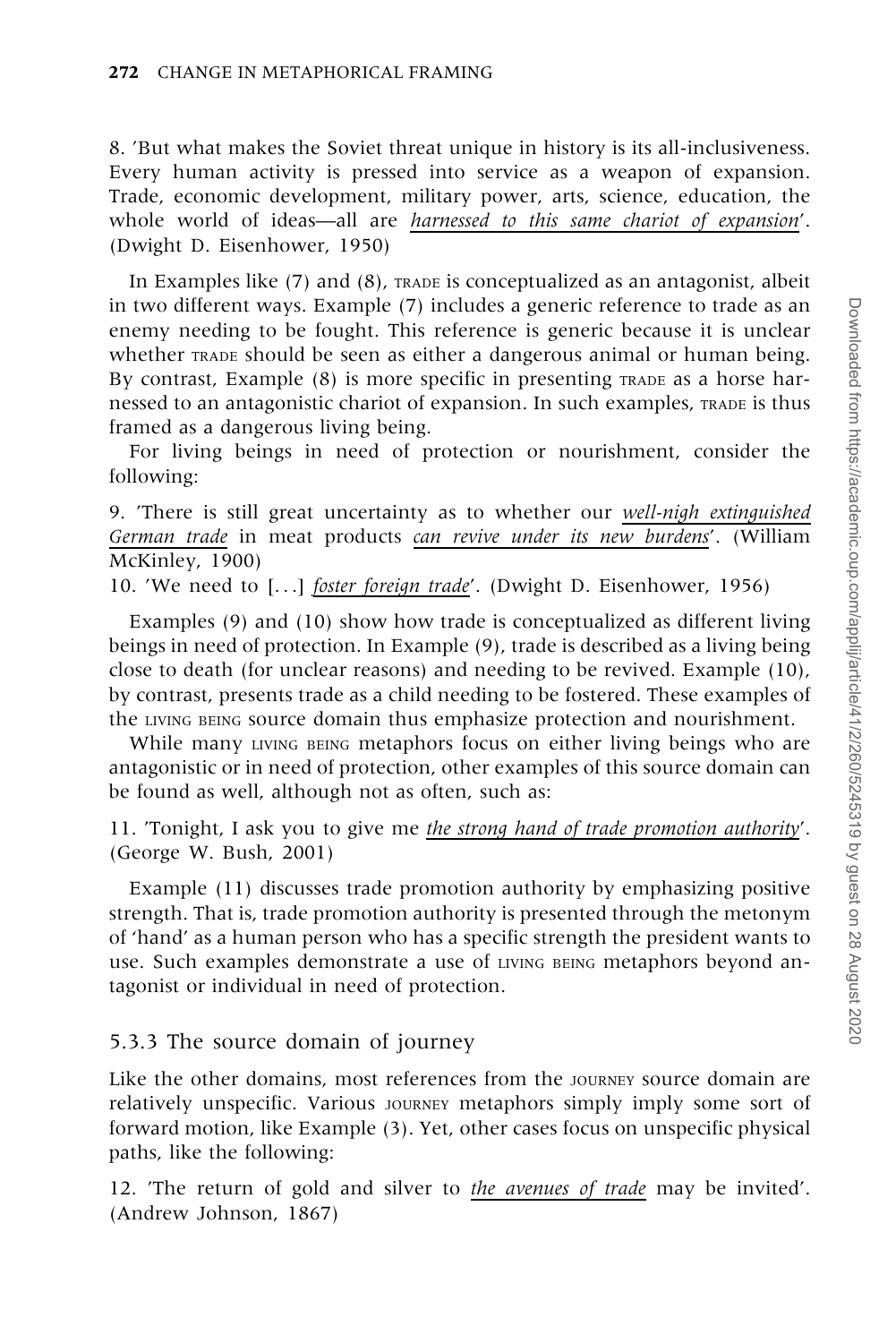Example (12) discusses an 'avenue' (thereby implying a path) without further specifying the type or geographical location of said avenue. This leaves it up to the reader to infer these details (or not). Nevertheless, some examples are more specific, such as a reference to:

13. 'the desire to retain trade in time-worn ruts, regardless of the inexorable laws of new needs and changed conditions of demand and supply'. (Grover Cleveland, 1895)

Webster's 1913 dictionary defines a 'rut' as a 'track worn by a wheel or by habitual passage of anything'. In this metaphor, it seems that trade has remained unchanged for so long that it left a 'rut' in the metaphorical 'avenue'. In Cleveland's frame, these ruts are considered negative and are used as a reason to change the trade practices of the time. Thus, while most JOURNEY metaphors are unspecific, some more specific examples can be found in the corpus as well.

#### 6. DISCUSSION AND CONCLUSION

Our study focused on the temporal aspects of framing and aimed to uncover how metaphorical framing of TRADE metaphors has changed in 225 years of Presidential SOU speeches. We considered both the number of (metaphorical) trade references ( $RQs$  1 and 2) and the type of metaphors ( $RQ3$ ). For  $RQ3$ , we focused on the two main dimensions of concreteness ([Iliev and Axelrod 2017\)](#page-19-0): physicality and specificity. We found that metaphors remaining in use over the time span of our corpus were both highly physical and very unspecific.

RQ1 considered attention to the topic of trade in SOU speeches over time. We found that the number of references to trade in these speeches is relatively stable, suggesting that 'trade' is a useful applied topic for diachronic analysis. While no differences in the overall use of 'trade' references were found, we did find some differences when considering specific grammatical constructions. First, we found that the use of trade as a modifier (e.g. trade deal) only came into use in the SOU corpus after the 1880s, suggesting that this grammatical usage of trade is relatively new.<sup>16</sup> We also find some cases of trade as a modified head noun (e.g. carrying trade and slave trade) that have only been used in the 18th and 19th centuries. Such differences suggest that the target concept of 'trade' has undergone a number of profound changes in 225 years, but that overall attention to the topic has remained relatively constant.

RQ2 asked whether the amount of TRADE metaphors changed over time. In total, 75.7 per cent of TRADE references (i.e. 849 out of 1,121) were metaphoric, which reveals that TRADE has been a topic that has been primarily discussed through metaphorical frames. Nevertheless, only the CONTAINER source domain increased in relative usage over time, mostly from the 1880s onwards. From this time, rhetoric on nation states started to include the metaphor of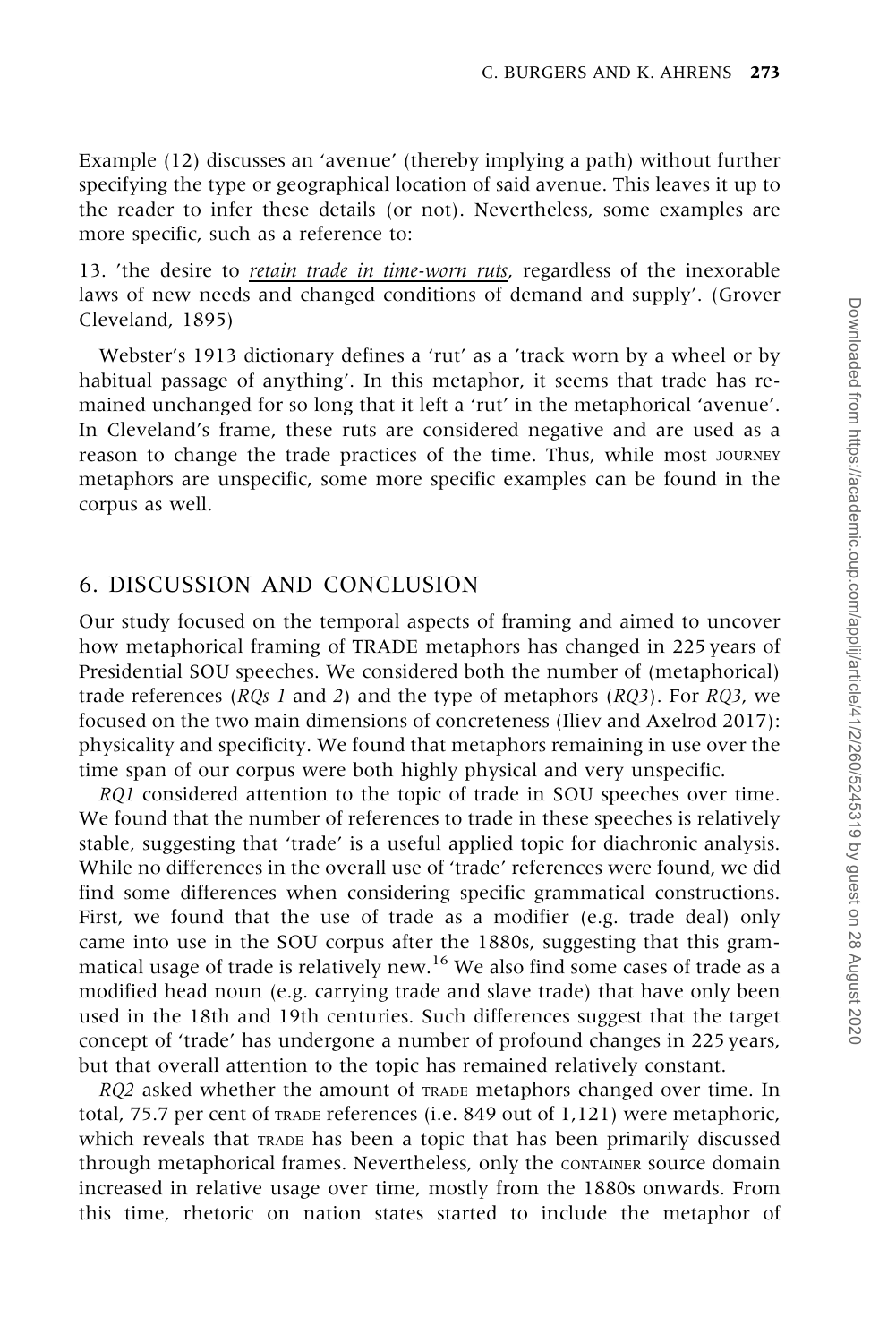comparing states to containers [\(Taylor 1994](#page-19-0)). Our data corroborate this hypothesis for trade discourse in SOUs.

These results primarily support perspectives proposing that economics metaphors are relatively impervious to change [\(Bratoz 2004](#page-18-0); [Arrese and Vara-](#page-18-0)[Miguel 2016](#page-18-0); [Negro 2016\)](#page-19-0). Additionally, the types of metaphors that Presidents used to discuss economic subjects have remained relatively stable. Thus, we found relatively little fundamental transformation in the framing of TRADE metaphors in SOUs over 225 years, even though the way trade occurs (i.e. by carriage, ship, truck, air, and Internet) and is measured (on handwritten balance ledgers or electronically as part of a complex financial system) has changed considerably over the past two centuries.

RO3 asked how the meaning of TRADE metaphors changed over time. Here, we observed a number of differences. First, some metaphors have disappeared over time, such as 'suppression' metaphors from the domain of PHYSICAL OBJECTS to refer to the slave trade. After the abolition of slavery across the globe, the specific ontological referent ('slave trade') no longer existed, and these metaphors were no longer used. The close connection of these metaphors to the slave trade may have made the expression too controversial to be used in other contexts.

Second, we found a number of clear mappings for the source domains of PHYSICAL OBJECT (including BUILDING and CONTAINER), JOURNEY, and LIVING BEING. Source–target mappings were generally constructed with reference to the same elements (see [Ahrens 2010\)](#page-18-0). For instance, most JOURNEY metaphors emphasized economic forward motion along some path. For the source domain of LIVING BEING, we identified multiple options, such as references to antagonists or to people in need of protection. Yet within this relatively limited set, we similarly found a number of fixed connections between the source and target domains. Only for the PHYSICAL-OBJECT domain did we find a variety of different mappings. Given that this domain contains the sub-domains of BUILDING and CONTAINER, this variation may be a result of its categorical broadness.

Third, most TRADE metaphors were relatively unspecific, in that they provide few details and are ambiguous. For instance, a number of the antagonist metaphors from the LIVING-BEING domain could be read as referring to either a human or an animal antagonist. Similarly, various LIVING-BEING metaphors referring to nurture were unspecific in that they could imply references to either small children or sick people (both of whom must be nurtured). Most metaphors in our corpus were unspecific in these ways.

According to [Iliev and Axelrod \(2017\)](#page-19-0), specificity and physicality are the two main dimensions of concreteness. All metaphors in our corpus score high on the physicality dimension, because they all describe the concept of TRADE in physical terms. For the physicality dimension, thus, our results corroborate a well-known hypothesis from CMT ([Lakoff and Johnson 1980/2003\)](#page-19-0) that metaphors typically make abstract concepts more concrete. By contrast, most metaphors from our corpus score relatively low on the specificity dimension. An explanation for low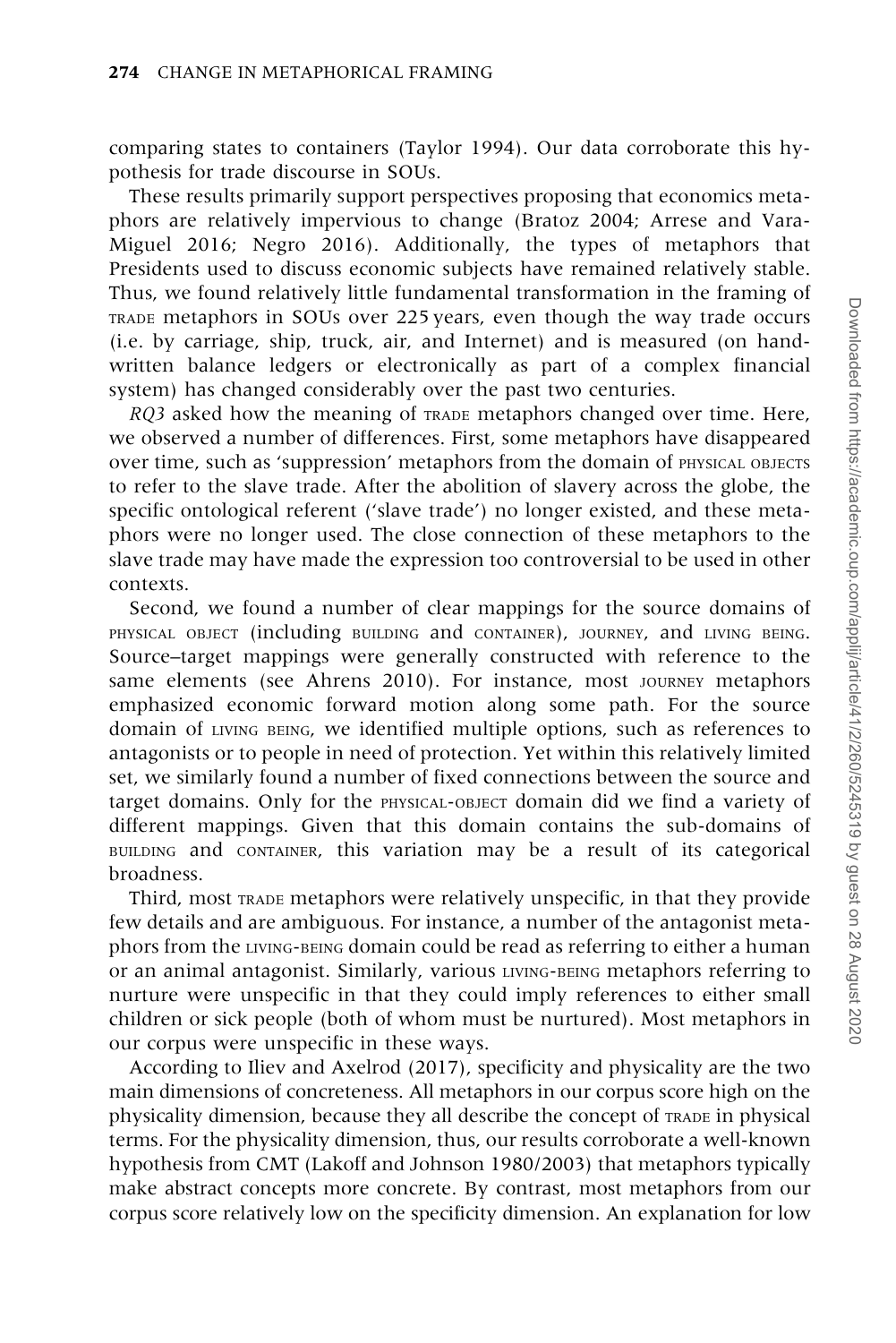specificity lies in the genre of SOU addresses, which need to cover the state of the entire USA on all relevant policy issues in a relatively short amount of words. To that end, relatively generic TRADE metaphors allow the President to discuss a large variety of different types of trade in relatively few words.

Furthermore, the combination of being high in physicality and low in specificity may be a precondition for metaphors to remain in usage for a long period of time. The physicality dimension could work to make complex and abstract topics like TRADE more tangible and provide a frame of thinking about these concepts, such as proposed by CMT. Additionally, low specificity could make the metaphor more resilient to changes in the target concept and for larger societal changes, by providing the communicator with freedom to adjust the metaphor to changing circumstances. Given that methods and measurements of trade have changed considerably over the past two centuries, the low degree of specificity in the metaphors chosen by this target domain has likely allowed for them to continue to be used. To the best of our knowledge, this hypothesis that metaphors high in physicality and low in specificity may be best suited for longterm use is a new addition to the literature. Future research may corroborate this hypothesis by focusing on a longitudinal analysis of expressions from different branches of government (e.g. legislative and judicial), in cultural contexts different from the USA or in discourse domains other than political communication (e.g. health communication and academic discourse).

Another caveat of our study is that SOUs are a very specific set of speeches. An advantage of this choice is that these speeches are highly comparable in their overall goal, thereby creating a corpus that is well suited for diachronic comparison. A downside is that the amount of speeches per year is limited to one or two. We recommend supplementing our analyses with other types of political speeches that allow for an increase of the number of words per year. Similarly, we focused on one specific concept (TRADE). After all, most economic concepts that are common today (e.g. inflation) were introduced relatively recently.<sup>17</sup> Future research could thus strive to identify other political topics that are similar to 'trade' in that their meaning has remained relatively constant over a longer period of time. Finally, readers should note that we found an effect of time in only one of the four source domains for which we tested (the CONTAINER domain). Future research should seek to replicate this result, to identify whether our results reflect a change that can be found in other CONTAINER metaphors (regardless of the target) or whether results are specific to the target concept of TRADE.

In sum, our study identified how trade metaphors changed over time in a corpus spanning 225 years. We found that five source domains were predominant when discussing trade: PHYSICAL OBJECT, BUILDING, CONTAINER, JOURNEY, and LIVING BEING, indicating no fundamental shift in the framings used for this concept. For one of these source domains (CONTAINER), we found a positive relation between relative frequency and time. Additionally, we found that the mappings between the source and target domains were mostly stable during this 225-year period. Finally, our analyses also suggest that the relationship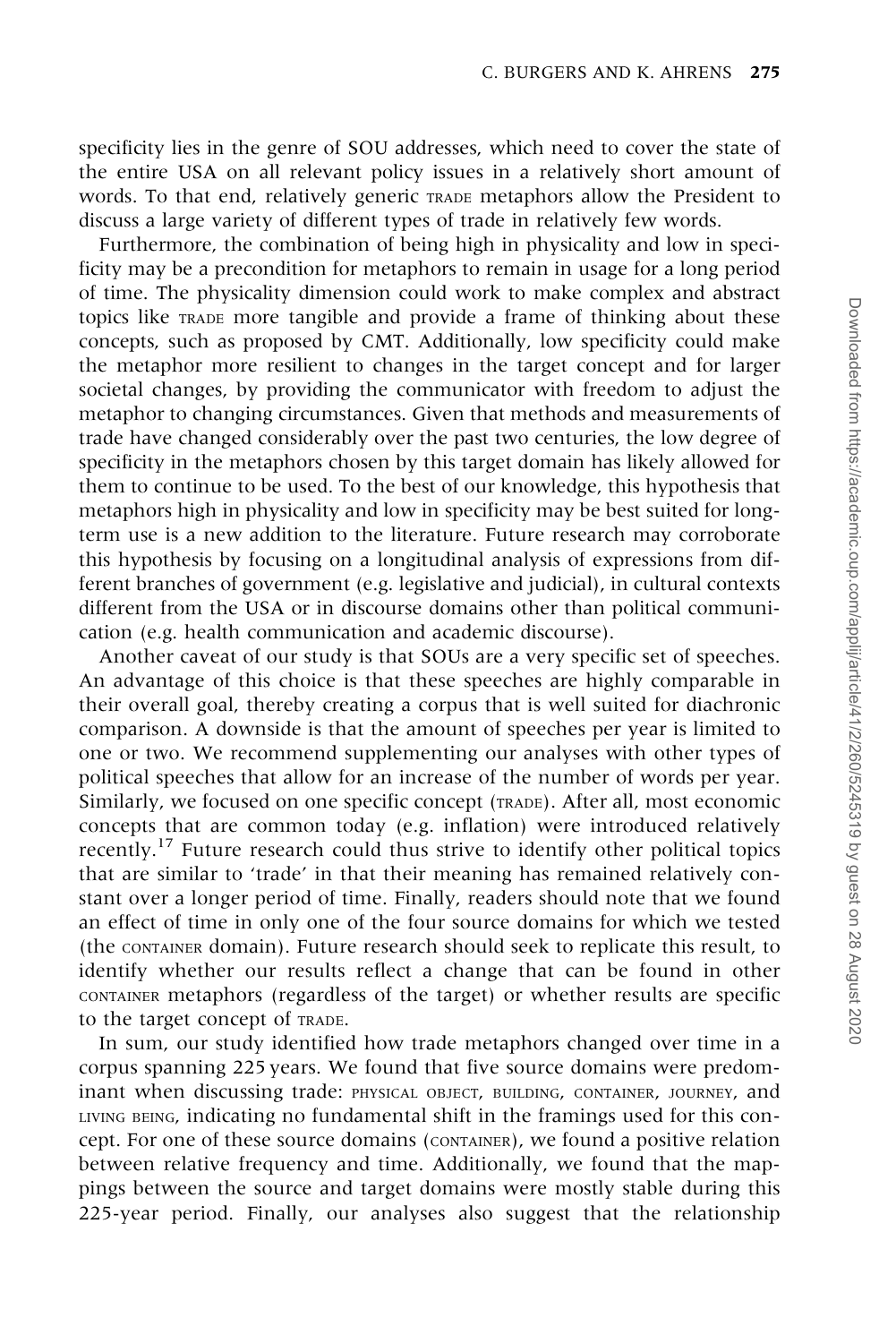between metaphor and concreteness is not as straightforward as typically assumed [\(Lakoff and Johnson 1980/2003\)](#page-19-0). Instead, our data suggest that metaphors that are high in physicality and low in specificity may have the greatest likelihood of remaining in use for centuries.

#### **NOTES**

- 1 [Iliev and Axelrod \(2017\)](#page-19-0) use the term 'precision'. However, in the context of corpus analysis, the term 'precision' is also used to assess the quality of an information search [\(Saito and](#page-19-0) [Rehmsmeier 2015](#page-19-0)). To prevent potential confusion, we follow the terminology of Beukeboom and Burgers (2019), who use the term 'specificity'.
- 2 The corpus includes the speech given by George W. Bush (43rd President) after the 9/11 terrorist attacks in 2001, as it was given to a joint session of Congress.
- 3 In the period 1790–2014, the USA had 44 presidents, 2 of whom never delivered an SOU address: (i) William Henry Harrison (9th President, 1841), who died 31 days into his first term, and (ii) James Garfield (20th President, 1881), who was shot within four months of assuming office and died of his injuries approximately 2 months later.
- 4 Sometimes presidents also summarized their SOU addresses for the general public. For consistency purposes, the corpus we used consisted entirely of addresses to Congress, whether given written or orally.
- 5 Any text that was not part of the official message to Congress was not included in the word count or in the analysis. This includes header information such as '4 - 4th Annual Message November 6th, 1792' or information such as budget calculations that were sometimes included as a written addendum to the address.
- 6 For instance, the term 'inflation' was only used 23 times in all SOU

addresses until the end of the World War II (1790–1945) and 218 times in the period after the World War II (1946–2016), thus revealing an imbalanced distribution.

- 7 Following conventions established by [Lakoff and Johnson \(1980/2003\)](#page-19-0), we write both source and target concepts in small capital letters.
- 8 In all decisions, coders first looked at the 15 words preceding and the 15 words following the use of the word 'trade'. When this passage of 31 words was unclear (e.g. it was part of a longer sentence), coders looked at the entire paragraph.
- 9 We also coded for the source domain of SYSTEM [\(Horner 2011](#page-18-0))and included a miscellaneous category for examples not included in the other source domains. The SYSTEM category contained examples such as: 'Our goal must be a day when the free flow of trade, from the tip of Tierra del Fuego to the Arctic Circle, unites the people of the Western Hemisphere' (Ronald Reagan, 1988). However, as reliability for these two categories (system:  $\kappa$  = .49; miscellaneous:  $\kappa = .39$ ) was too low, we do not report on these data further.
- 10 For a detailed explanation of using and interpreting ACF and PACF, see [Tay](#page-19-0) [\(2017](#page-19-0)).
- 11 We also calculated how the percentage of TRADE metaphors in the different grammatical constructions of TRADE changed over time, using the same 5 year intervals as in the other analyses. We found no differences within two of the three grammatical constructions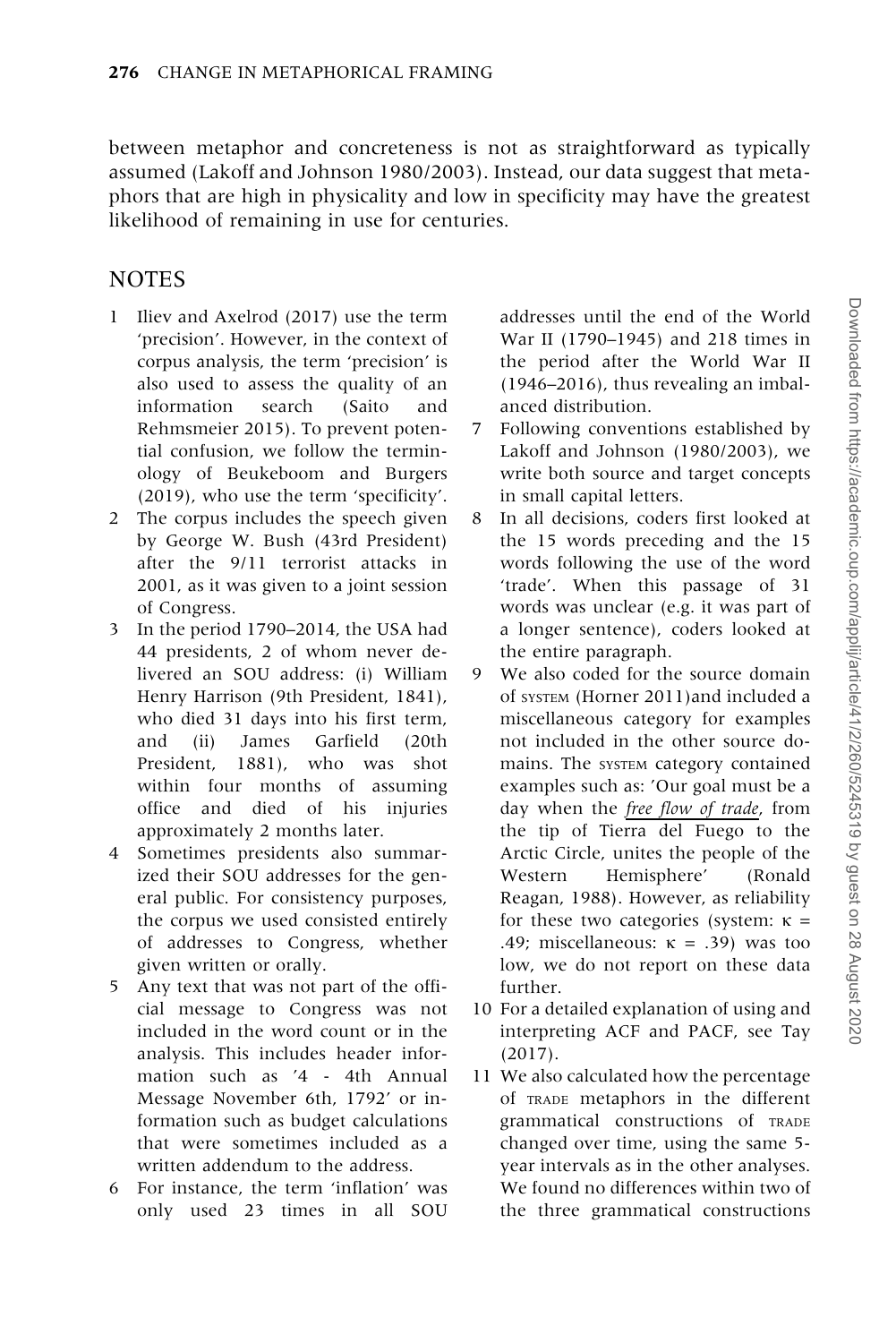(trade as a main noun:  $r = -.070$ ,  $p =$ .66; trade as a modifier of a head noun:  $r = .15$ ,  $p = .46$ ). We did find an association between time and trade as a modified head noun  $(r =$ .46,  $p = .004$ ). However, to run these analyses, we needed to have at least one case of the different grammatical constructions per time period to be able to calculate a percentage. Some grammatical constructions (e.g. trade as a modifier; trade as a modified head noun) were not used in specific time periods, leading to missing data for these time periods (as it is not possible to divide by 0) which impacts the statistical power of these specific analyses.

- 12 We also considered the BUILDING domain but decided against running the statistical analyses because this domain was very infrequent with only 11 observations in the entire corpus. This meant too few observations to run a statistical analysis with sufficient power. By contrast, in the corpus as a whole, we found 443 TRADE metaphors from the PHYSICAL-OBJECT domain, 227 metaphors from the LIVING-BEING domain, 87 metaphors from the JOURNEY domain, and 85 metaphors from the CONTAINER domain.
- 13 We checked for the party affiliation of the respective Presidents and calculated a variable of the percentage of years in each 5-year period in which a Democratic President held office, starting in 1828, the year in which the first Democratic President held office. We found no statistically significant correlations (with at least  $p < .05$ ) for party affiliation and (i) relative number of TRADE references per 1,000 words, (ii) relative number of TRADE metaphors per 1,000 words, and (iii) percentage of metaphorical TRADE references from the source domains of PHYSICAL OBJECT, LIVING BEING, JOURNEY, and CONTAINER.
- 14 We also checked for differences in metaphor use and source domain use over grammatical categories (trade as head noun, modified head noun, or modifier). We found a weak association between presence of metaphor and grammatical category,  $\chi^2(2)$  = 6.43,  $p = .040$ , Cramer's  $V = .07$ . Inspection of residuals showed that constructions in which trade was a modifier were slightly more often literal compared to the general distribution. For grammatical category, some metaphors were mixed and could belong in two source domains. An example is the statement 'Trade and barter, no longer governed by a wild and speculative mania, rest upon a solid and substantial footing' (John Tyler, 1844), which combines elements from the source domain of PHYSICAL OBJECT ('rest upon a solid and substantial footing') and LIVING BEING ('governed by a wild and speculative mania'). Excluding such mixed cases, we found a trend between the use of source domains and grammatical category,  $\chi^2(4) = 8.90$ ,  $p = .064$ , Cramer's  $V = .08$ . Inspection of residuals showed that constructions with trade as a head noun contained slightly more JOURNEY metaphors than expected. However, both analyses show only weak associations and should thus be interpreted with caution.
- 15 The basic ('literal') meaning of suppression in the 1828 Webster's dictionary is 'the act of suppressing, crushing or destroying'.
- 16 We found only one use of trade as a modifier prior to the 1880s, in the expression 'trade regulation' (Abraham Lincoln, 1862).
- 17 Other concepts, such as 'economy', which typically meant 'frugality' in the late 18th century and early 19th centuries, changed in meaning over time.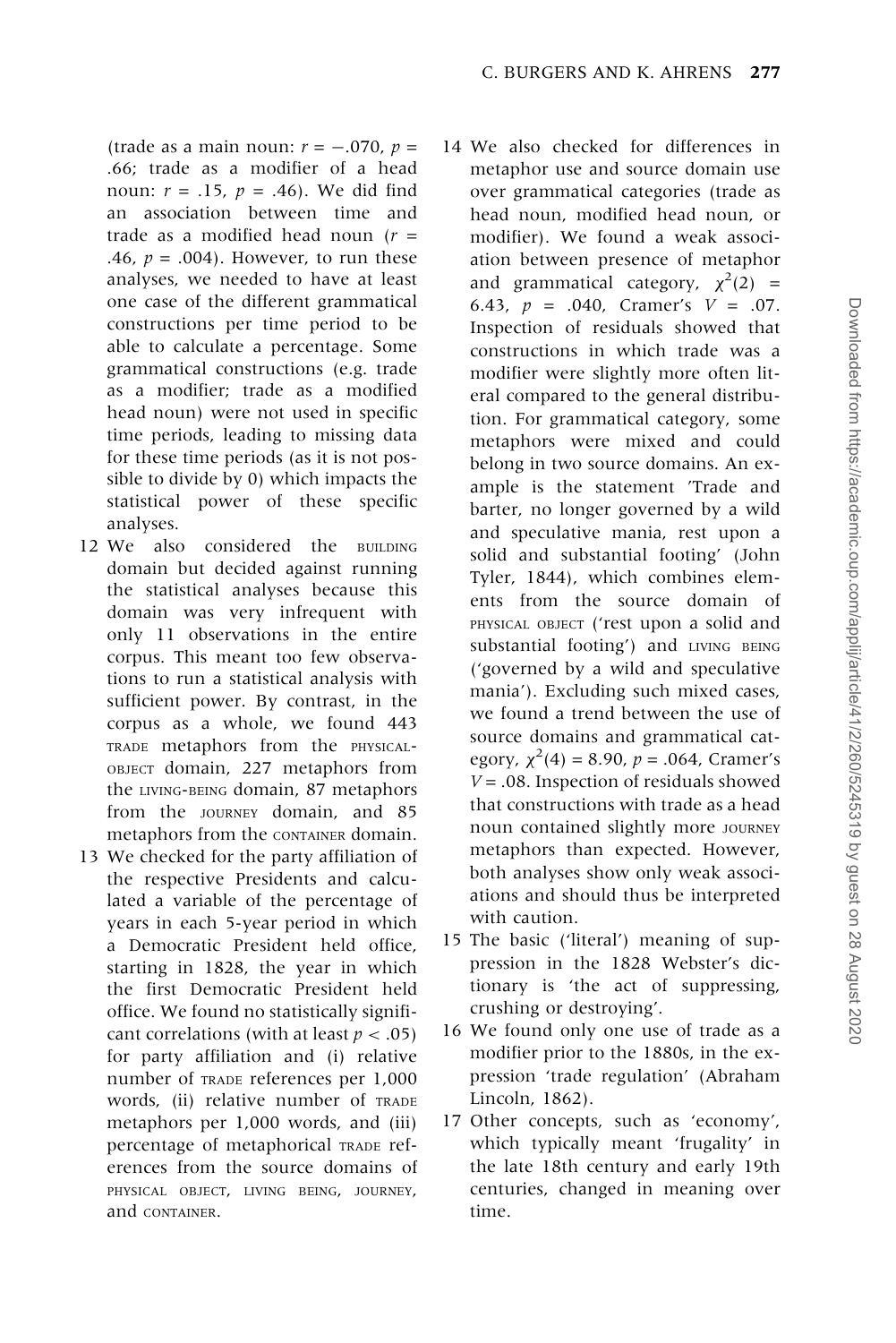#### <span id="page-18-0"></span>**FUNDING**

This research was supported by The Netherlands Organisation for Scientific Research (NWO grants 275-89-020 and 040-11-604) and by the Hong Kong University Grants Council GRF #1210014.

Conflict of interest statement. None declared.

#### **REFERENCES**

- Ahrens, K. 2010. 'Mapping principles for conceptual metaphors', in G. Low, Z. Todd, A. Deignan, and L. Cameron (eds): Researching and Applying Metaphor in the Real World. Benjamins, pp. 185–207. [doi: 10.1075/](http://doi:10.1075/hcp.26.12ahr) [hcp.26.12ahr](http://doi:10.1075/hcp.26.12ahr)
- Ahrens, K. 2011. 'Examining conceptual metaphor models through lexical frequency patterns,' in S. Handl, and H. -J. Schmid (eds): Windows to the Mind: Metaphor, Metonymy and Conceptual Blending. Mouton De Gruyter, pp. 167–84. [doi: 10.1515/9783110238198.167](http://doi:10.1075/msw.5.2.02del)
- Ahrens, K. 2015. Corpus of Political Speeches. Hong Kong Baptist University Library. Available at [http://digital.lib.hkbu.edu.hk/corpus/.](http://digital.lib.hkbu.edu.hk/corpus/) Accessed 15 August 2017.
- Alejo, R. 2010. 'Where does the money go? An analysis of the container metaphor in economics: The market and the economy,' Journal of Pragmatics 42: 1137–50.
- Arrese, A. and A. Vara-Miguel. 2016. 'A comparative study of metaphors in press reporting of the Euro crisis,' Discourse and Society 27: 133–55.
- Beukeboom, C. J. and C. Burgers. 2019. 'How stereotypes are shared through language: A review and introduction of the Social Categories and Stereotypes Communication (SCSC) Framework,' Review of Communication Research 7. [doi: 10.12840/issn.2255-4165.017](http://doi:10.12840/issn.2255-4165.017)
- Bratoz, S. 2004. 'A comparative study of metaphor in English and Slovene popular economic discourse,' Managing Global Transitions 2: 179–96.
- Burgers, C. 2016. 'Conceptualizing change in communication through metaphor,' Journal of Communication 66: 250–65.
- Burgers, C., E. A. Konijn, and G. J. Steen. 2016. 'Figurative framing: Shaping public discourse through metaphor, hyperbole and irony,' Communication Theory 26: 410–30.
- Charteris-Black, J. and A. Musolff. 2003. 'Battered hero' or 'innocent victim'? A comparative study of metaphors for euro

trading in British and German financial reporting,' English for Specific Purposes 22: 153–76.

- Damstra, A. and R. Vliegenthart. 2018. '(Un)covering the economic crisis? Over-time and inter-media differences in salience and framing,' Journalism Studies 19: 83–1003.
- De Landtsheer, C. L. 2015. 'Media rhetoric plays the market: The logic and power of metaphors behind the financial crisis since 2006,' Metaphor and the Social World 5: 204– 21. [doi: 10.1075/msw.5.2.02del](http://doi:10.1075/msw.5.2.02del)
- Domaradzki, M. 2016. 'Conceptualizing the economy as a living organism: Vivification in Arab economic discourse,' Text and Talk 36: 417–43. [doi: 10.1515/text-2016-0019](http://doi:10.1515/text-2016-0019)
- Gibbs, L. 2008. Aesop's Fables: A New Translation by Laura Gibbs. Oxford University Press.
- Gordon, J. S. 2004. An Empire of Wealth: The Rise of the American Economy 1607-2000. HarperCollins.
- Granath, S. and M. Ullén. in press. 'The elevation of sensitivity over truth': Political correctness and related phrases in the Time Magazine corpus,' Applied Linguistics. [doi: 10.1093/applin/](http://doi:10.1093/applin/amx019) [amx019](http://doi:10.1093/applin/amx019)
- Hodgson, G. M. 2005. 'Decomposition and growth: Biological metaphors in economics from the 1880s to the 1980s', in K. Dopfer, (ed.): The Evolutionary Foundations of Economics. Cambridge University Press, pp. 105–48. [doi: 10.1017/CBO9780511492297.005](http://doi:10.1017/CBO9780511492297.005)
- Horner, J. R. 2011. 'Clogged systems and toxic assets: News metaphors, neoliberal ideology, and the United States ''Wall Street Bailout'' of 2008,' Journal of Language and Politics 10: 29–49. doi: 10.1075/jlp.10.1.02hor
- Hu, C. and H. Liu. 2016. 'Inflation metaphor in the Time Magazine corpus,' English Language Teaching 9: 124–35.
- Hurley, K. E. 2014. 'To fight, or not to fight: A cancer psychotherapist with cancer confronts